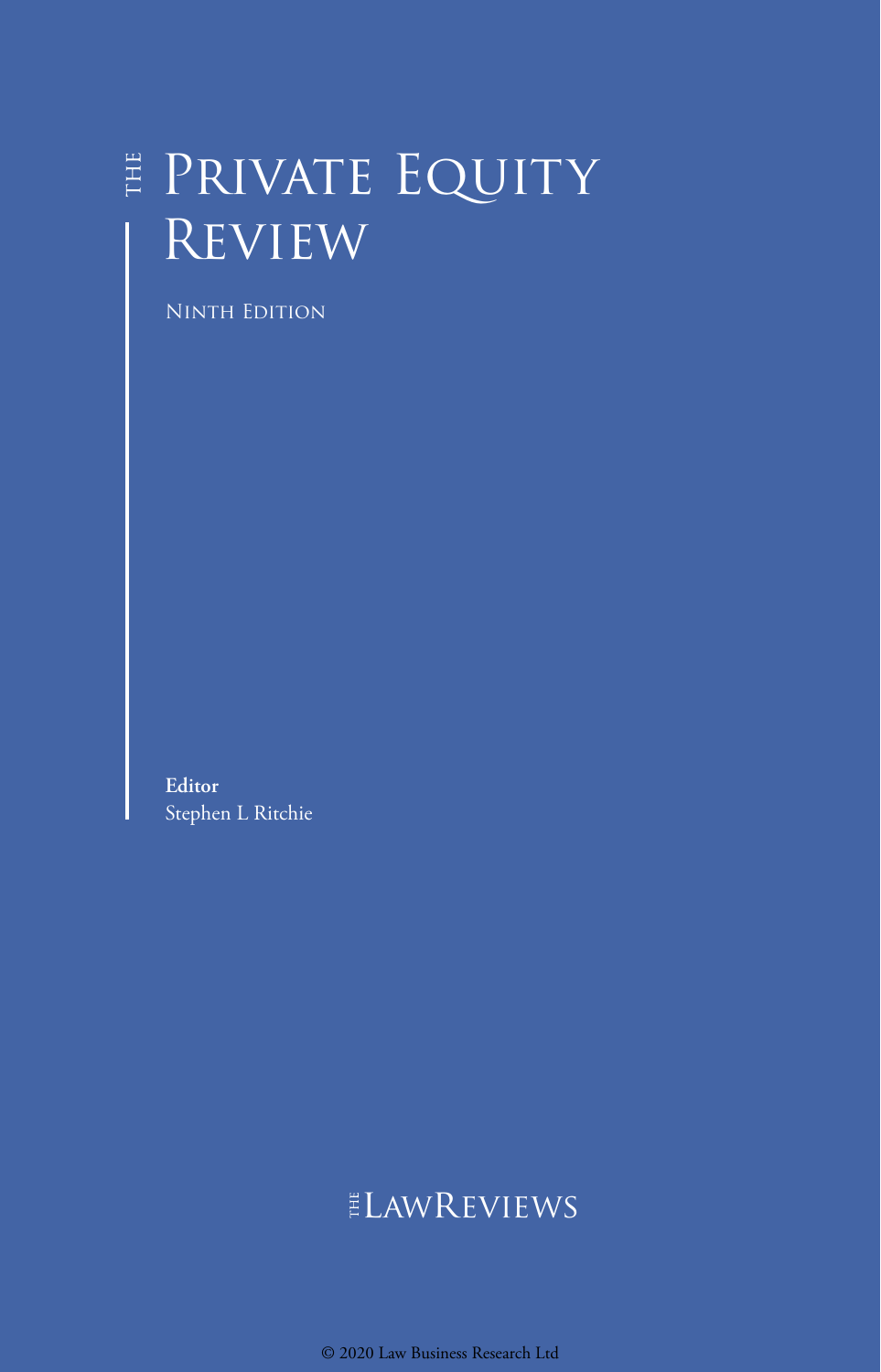# **E PRIVATE EQUITY REVIEW**

Ninth Edition

Reproduced with permission from Law Business Research Ltd This article was first published in April 2020 For further information please contact Nick.Barette@thelawreviews.co.uk

**Editor** Stephen L Ritchie

## ELAWREVIEWS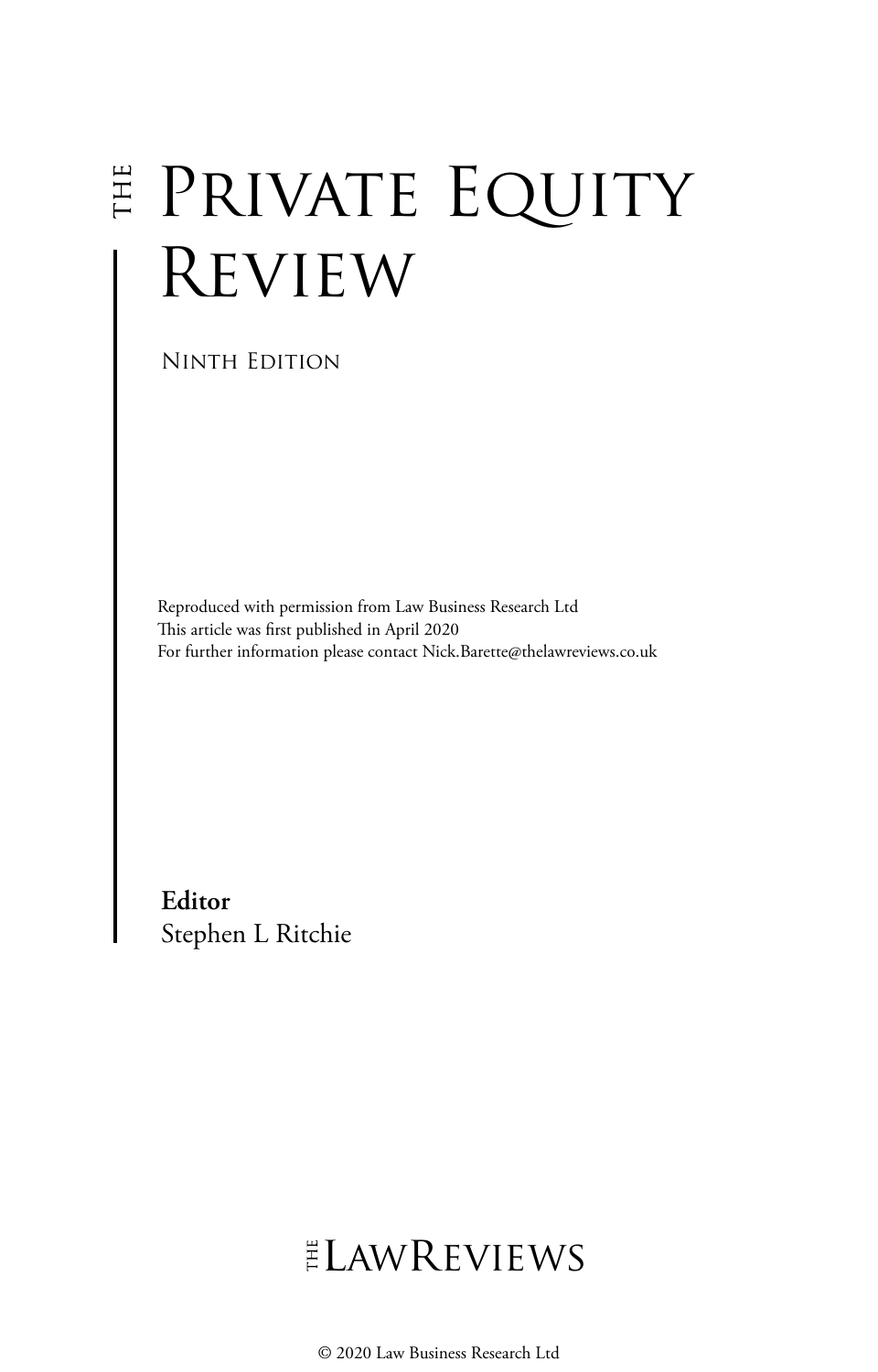#### PUBLISHER Tom Barnes

#### SENIOR BUSINESS DEVELOPMENT MANAGER Nick Barette

BUSINESS DEVELOPMENT MANAGER Joel Woods

SENIOR ACCOUNT MANAGERS Pere Aspinall, Jack Bagnall

ACCOUNT MANAGERS Olivia Budd, Katie Hodgetts, Reece Whelan

PRODUCT MARKETING EXECUTIVE Rebecca Mogridge

> RESEARCH LEAD Kieran Hansen

EDITORIAL COORDINATOR Gavin Jordan

PRODUCTION AND OPERATIONS DIRECTOR Adam Myers

> PRODUCTION EDITOR Katrina McKenzie

> > SUBEDITOR Robbie Kelly

CHIEF EXECUTIVE OFFICER Nick Brailey

Published in the United Kingdom by Law Business Research Ltd, London Meridian House, 34–35 Farringdon Street, London, EC4A 4HL, UK © 2020 Law Business Research Ltd www.TheLawReviews.co.uk

No photocopying: copyright licences do not apply. The information provided in this publication is general and may not apply in a specific situation, nor does it necessarily represent the views of authors' firms or their clients. Legal advice should always be sought before taking any legal action based on the information provided. The publishers accept no responsibility for any acts or omissions contained herein. Although the information provided was accurate as at March 2020, be advised that this is a developing area. Enquiries concerning reproduction should be sent to Law Business Research, at the address above. Enquiries concerning editorial content should be directed to the Publisher – tom.barnes@lbresearch.com

ISBN 978-1-83862-487-3

Printed in Great Britain by Encompass Print Solutions, Derbyshire Tel: 0844 2480 112

© 2020 Law Business Research Ltd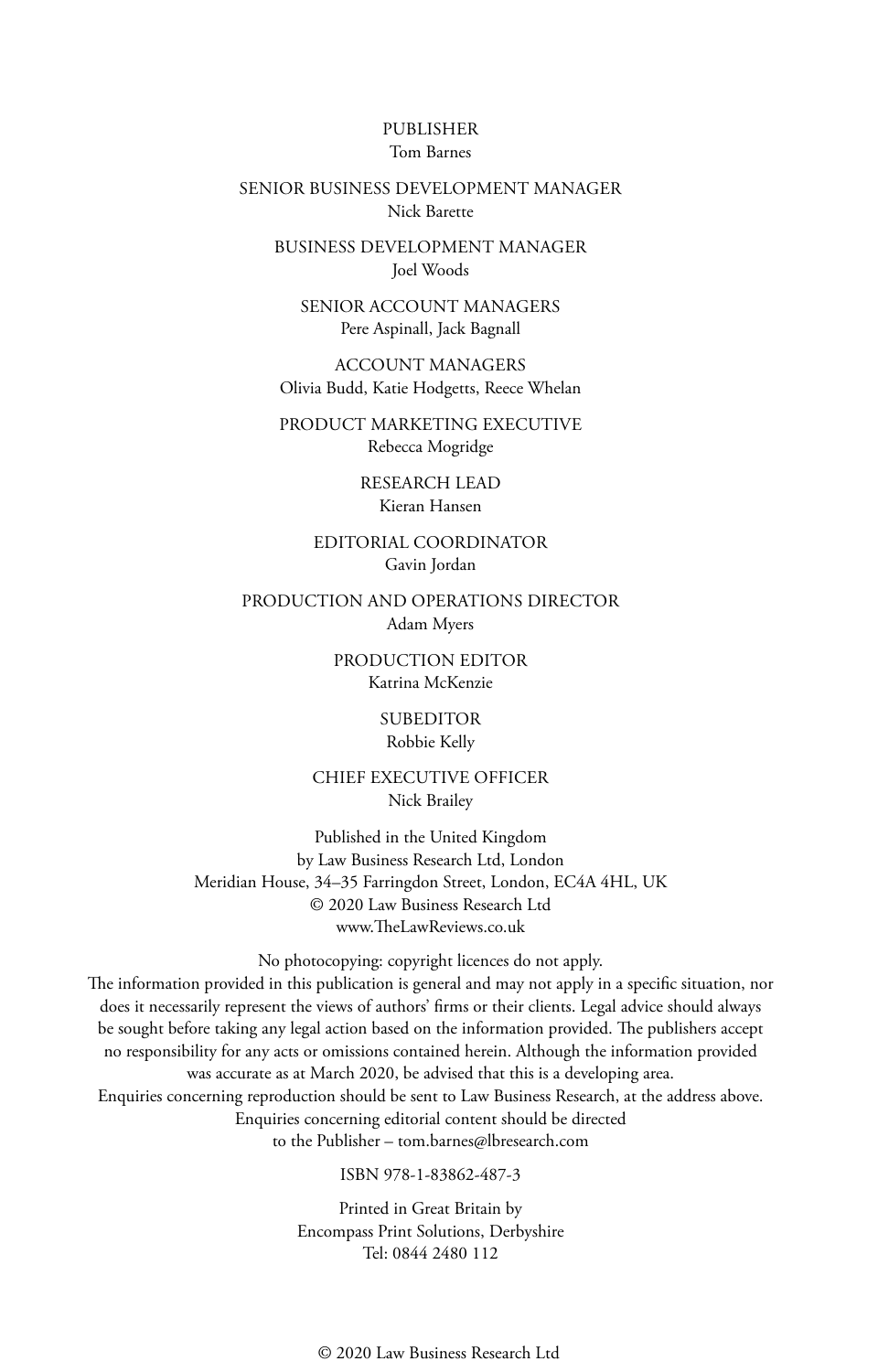## ACKNOWLEDGEMENTS

The publisher acknowledges and thanks the following for their assistance throughout the preparation of this book:

A&L GOODBODY

ALLEN & OVERY

BAHR

BONELLI EREDE

CAMPOS MELLO ADVOGADOS IN COOPERATION WITH DLA PIPER

#### **CUATRECASAS**

FASKEN MARTINEAU DUMOULIN LLP

JINGTIAN & GONGCHENG

KIRKLAND & ELLIS

KRAMER LEVIN NAFTALIS & FRANKEL LLP

LEGANCE – AVVOCATI ASSOCIATI

LENZ & STAEHELIN

LUIZ GOMES & ASSOCIADOS – SOCIEDADE DE ADVOGADOS SP, RL

MAPLES GROUP

MARVAL O'FARRELL & MAIRAL

MORI HAMADA & MATSUMOTO

NADER, HAYAUX Y GOEBEL, SC

NOERR LLP

PWC

#### SCHINDLER ATTORNEYS

SHARDUL AMARCHAND MANGALDAS & CO

SHEARMAN & STERLING

© 2020 Law Business Research Ltd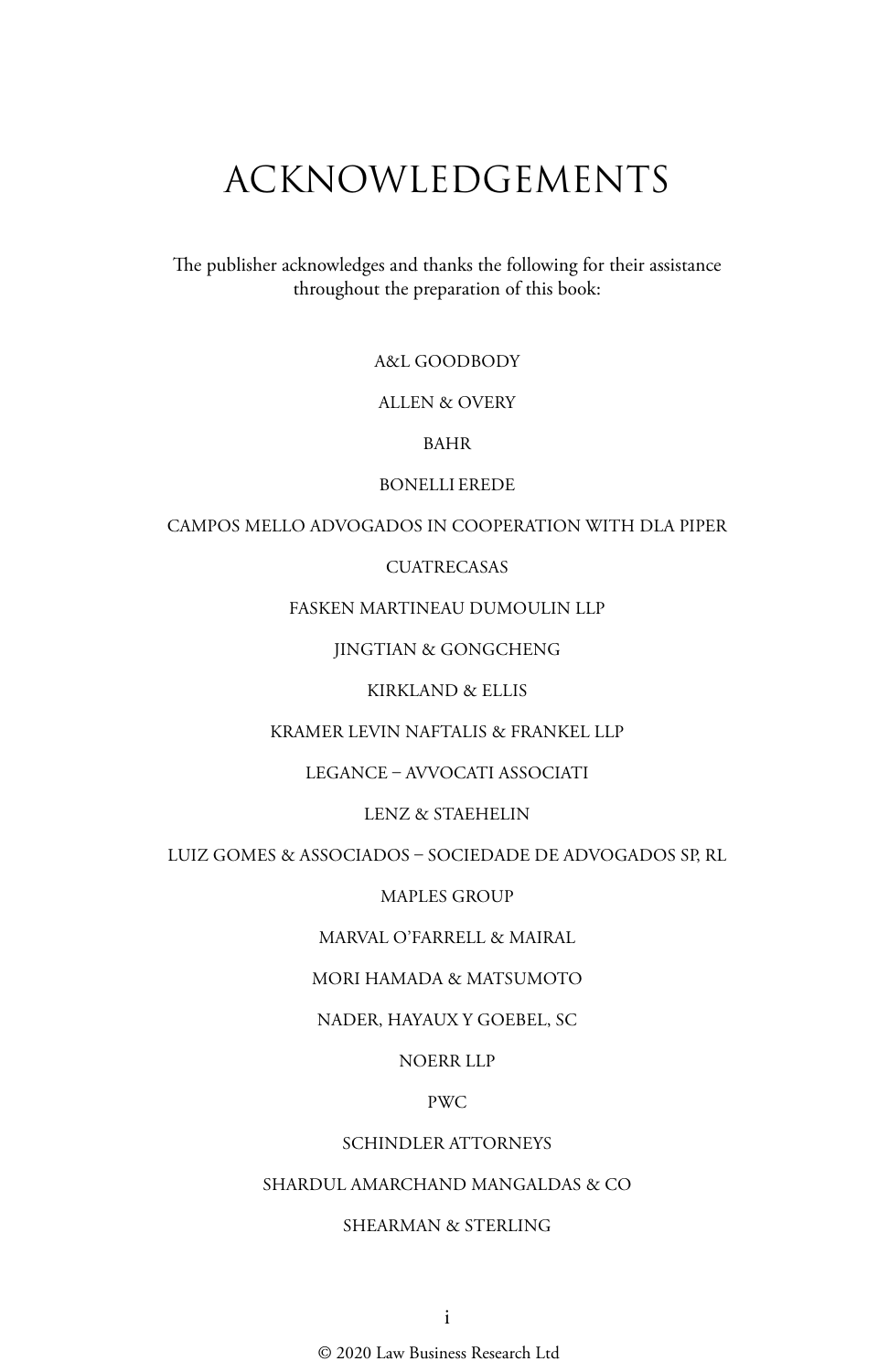## SHIN & KIM SOŁTYSIŃSKI KAWECKI & SZLĘZAK VON WOBESER Y SIERRA, SC WONGPARTNERSHIP LLP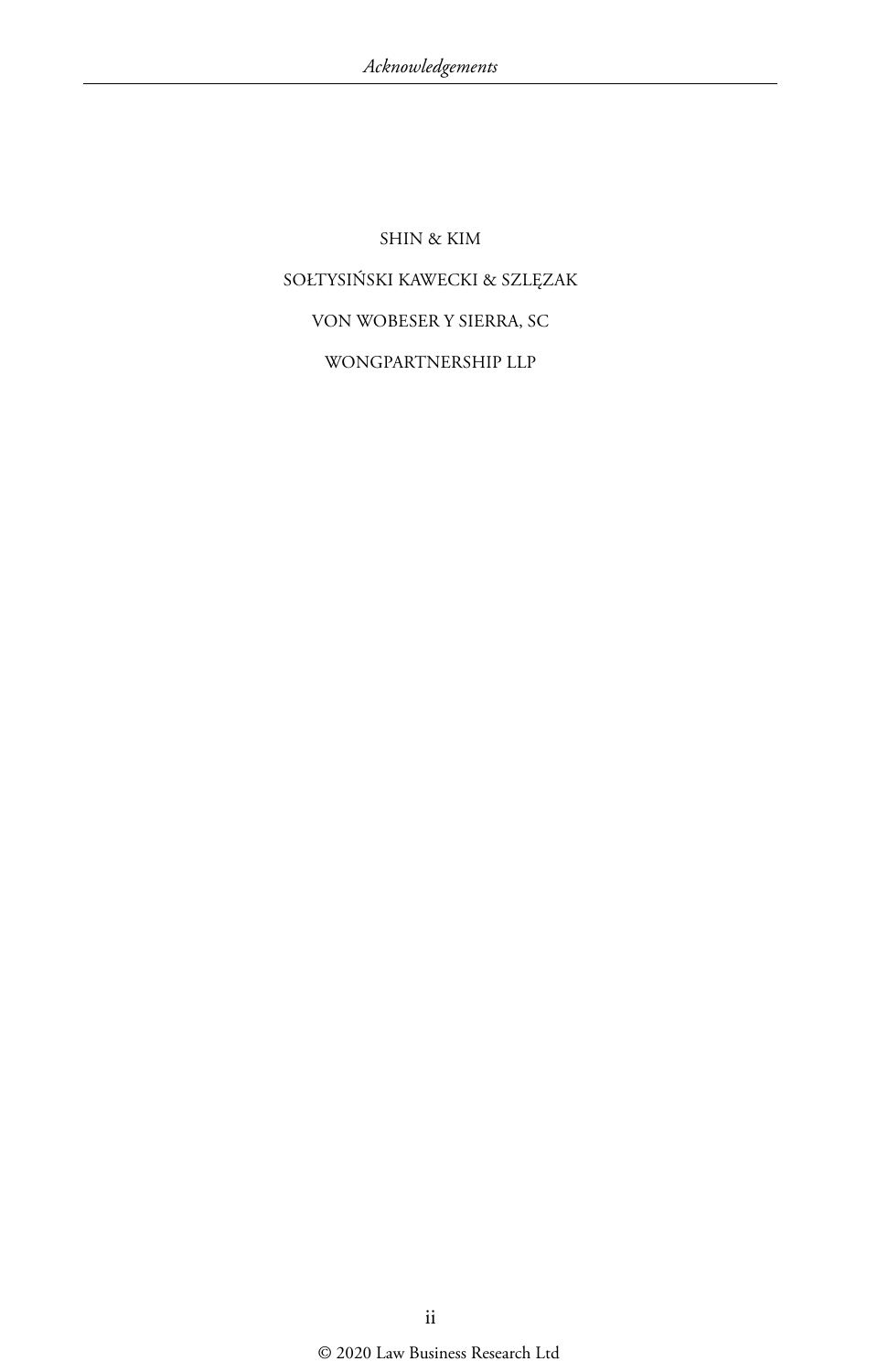# CONTENTS

| <b>PREFACE</b>    |  |
|-------------------|--|
| Stephen L Ritchie |  |

#### **PART I FUNDRAISING**

| Chapter 1 |                                                                                                    |  |
|-----------|----------------------------------------------------------------------------------------------------|--|
|           | Martin Abram and Clemens Philipp Schindler                                                         |  |
| Chapter 2 |                                                                                                    |  |
|           | Marcus Vinicius Bitencourt, Alex Jorge, Renata Amorim, Marcelo Siqueira and<br>Tatiana Pasqualette |  |
| Chapter 3 |                                                                                                    |  |
|           | Jonathan Halwagi, Tracy Hooey, Anabel Quessy and Ryan Rabinovitch                                  |  |
| Chapter 4 |                                                                                                    |  |
|           | Nicholas Butcher and Iain McMurdo                                                                  |  |
| Chapter 5 |                                                                                                    |  |
|           | James Yong Wang                                                                                    |  |
| Chapter 6 |                                                                                                    |  |
|           | Felix von der Planitz, Natalie Bär and Maxi Wilkowski                                              |  |
| Chapter 7 |                                                                                                    |  |
|           | Lorna Chen, Sean Murphy, Anil Motwani and Iris Wang                                                |  |
| Chapter 8 |                                                                                                    |  |
|           | Raghubir Menon, Ekta Gupta, Deepa Rekha, Srishti Maheshwari and Rooha Khurshid                     |  |
| Chapter 9 |                                                                                                    |  |
|           | Enzo Schiavello and Marco Graziani                                                                 |  |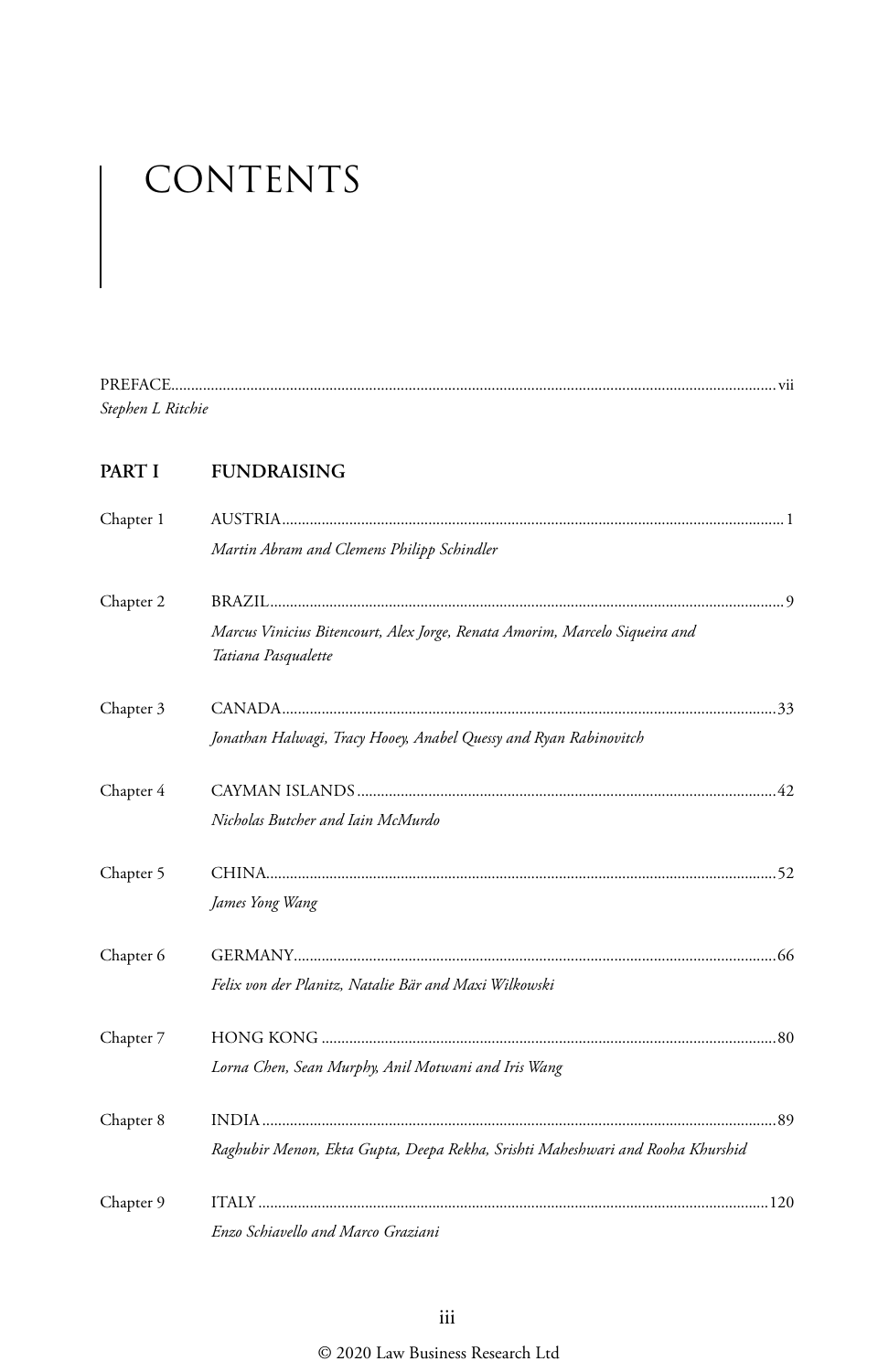| Chapter 10 |                                                                                                  |      |
|------------|--------------------------------------------------------------------------------------------------|------|
|            | Mikito Ishida                                                                                    |      |
| Chapter 11 |                                                                                                  |      |
|            | Frank Mausen, Peter Myners, Patrick Mischo and Jean-Christian Six                                |      |
| Chapter 12 |                                                                                                  |      |
|            | Hans P Goebel C, Héctor Arangua L, Adalberto Valadez and Miguel A González J                     |      |
| Chapter 13 |                                                                                                  |      |
|            | Peter Hammerich and Markus Heistad                                                               |      |
| Chapter 14 |                                                                                                  |      |
|            | Marcin Olechowski, Wojciech Iwański and Mateusz Blocher                                          |      |
| Chapter 15 |                                                                                                  |      |
|            | André Luiz Gomes, Catarina Correia da Silva and Vera Figueiredo                                  |      |
| Chapter 16 |                                                                                                  |      |
|            | Chris Chang-Hyun Song, Tae-Yong Seo, Joon Hyug Chung, Sang-Yeon Eom and<br>Seung Hyun Dennis Cho |      |
| Chapter 17 |                                                                                                  |      |
|            | Fedor Poskriakov, Maria Chiriaeva and Isy Isaac Sakkal                                           |      |
| Chapter 18 |                                                                                                  |      |
|            | Jeremy Leggate, Prem Mohan and Ian Ferreira                                                      |      |
| Chapter 19 |                                                                                                  |      |
|            | Kevin P Scanlan                                                                                  |      |
| PART II    | INVESTING                                                                                        |      |
| Chapter 1  |                                                                                                  | .249 |
|            | Diego S Krischcautzky and María Laura Bolatti Cristofaro                                         |      |
| Chapter 2  |                                                                                                  |      |
|            | Florian Cvak and Clemens Philipp Schindler                                                       |      |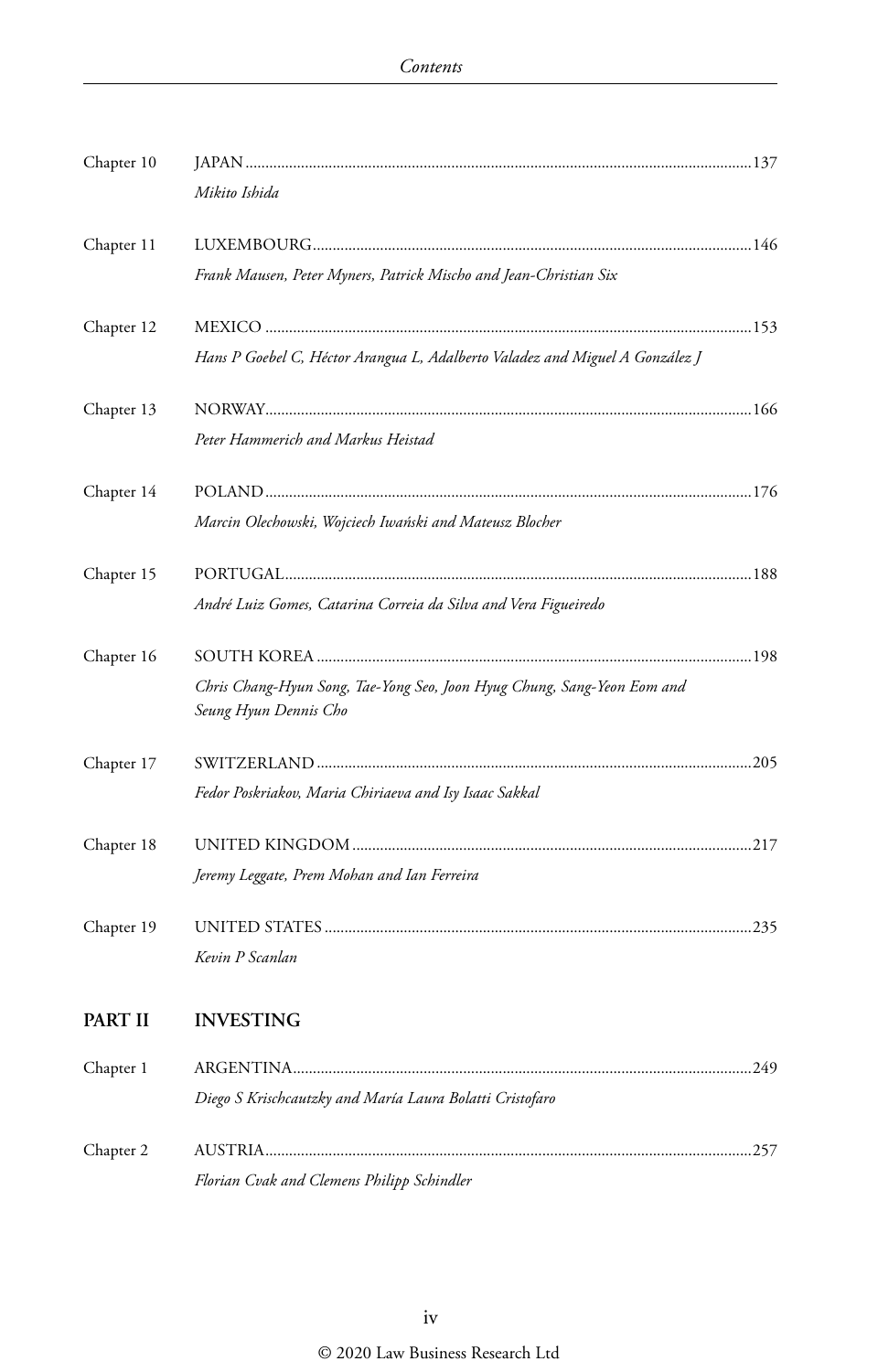| Chapter 3  |                                                                                                     |  |
|------------|-----------------------------------------------------------------------------------------------------|--|
|            | Marcus Vinicius Bitencourt, Alex Jorge, Renata Amorim, Marcelo Siqueira and<br>Ana Paula Casalatina |  |
| Chapter 4  |                                                                                                     |  |
|            | Xiaoxi Lin, Han Gao and Rongjing Zhao                                                               |  |
| Chapter 5  |                                                                                                     |  |
|            | Volker Land, Holger Ebersberger and Robert Korndörfer                                               |  |
| Chapter 6  |                                                                                                     |  |
|            | Raghubir Menon and Taranjeet Singh                                                                  |  |
| Chapter 7  |                                                                                                     |  |
|            | David Widger                                                                                        |  |
| Chapter 8  |                                                                                                     |  |
|            | Adele Zito                                                                                          |  |
| Chapter 9  |                                                                                                     |  |
|            | Shuhei Uchida                                                                                       |  |
| Chapter 10 |                                                                                                     |  |
|            | Frank Mausen, Patrick Mischo, Peter Myners and Jean-Christian Six                                   |  |
| Chapter 11 |                                                                                                     |  |
|            | Andrés Nieto Sánchez de Tagle                                                                       |  |
| Chapter 12 |                                                                                                     |  |
|            | Peter Hammerich and Markus Heistad                                                                  |  |
| Chapter 13 |                                                                                                     |  |
|            | Marcin Olechowski, Borys D Sawicki and Jan Pierzgalski                                              |  |
| Chapter 14 |                                                                                                     |  |
|            | Mariana Norton dos Reis and Miguel Lencastre Monteiro                                               |  |
| Chapter 15 |                                                                                                     |  |
|            | Andrew Ang, Christy Lim and Quak Fi Ling                                                            |  |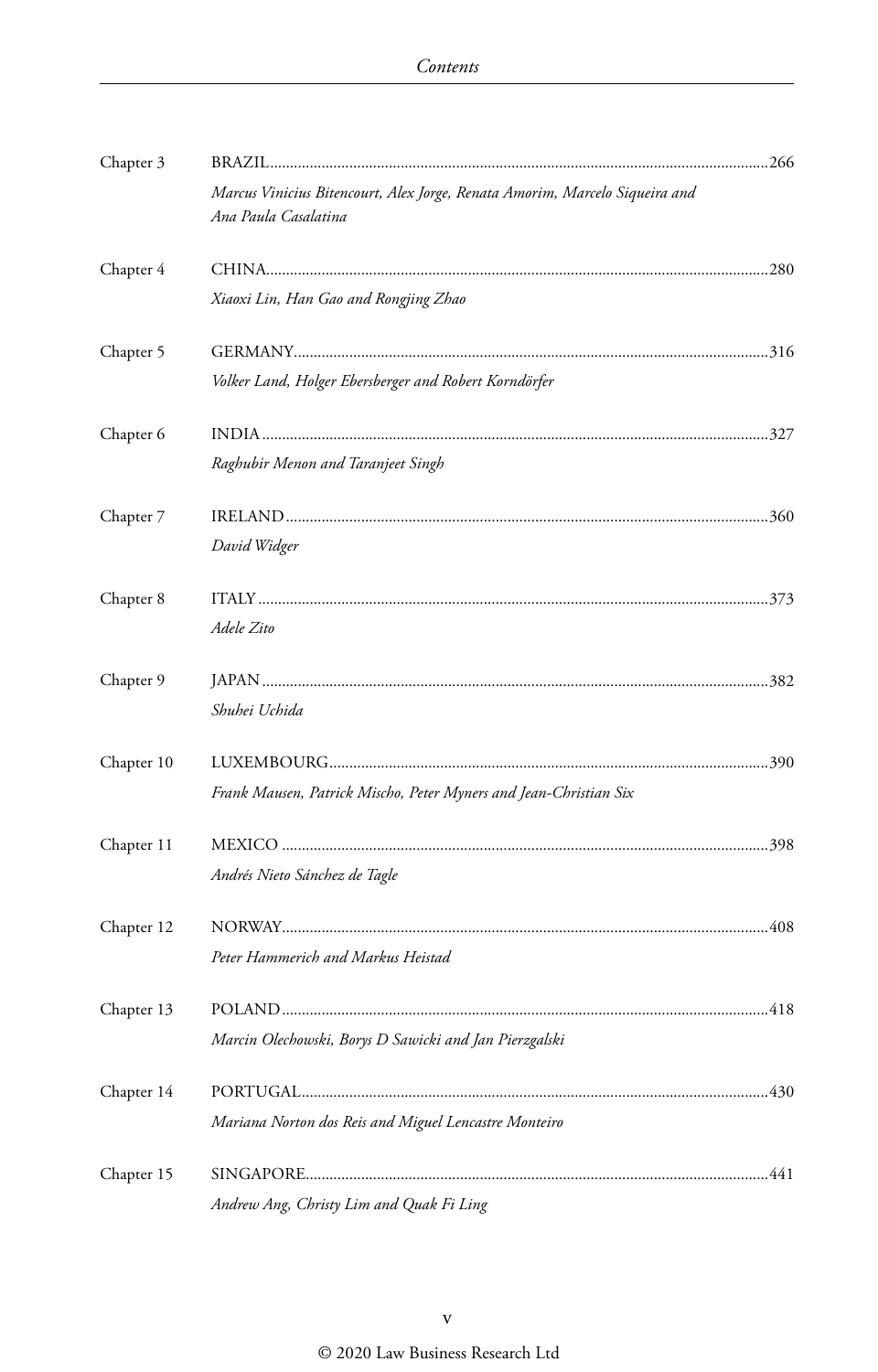| Chapter 16 |                                                                                                 |  |
|------------|-------------------------------------------------------------------------------------------------|--|
|            | Chris Chang-Hyun Song, Tong-Gun Lee, Brandon Ryu, Joon Hyug Chung, Alex Kim and<br>Dong Il Shin |  |
| Chapter 17 | Paul W Anderson                                                                                 |  |
| Appendix 1 |                                                                                                 |  |
| Appendix 2 |                                                                                                 |  |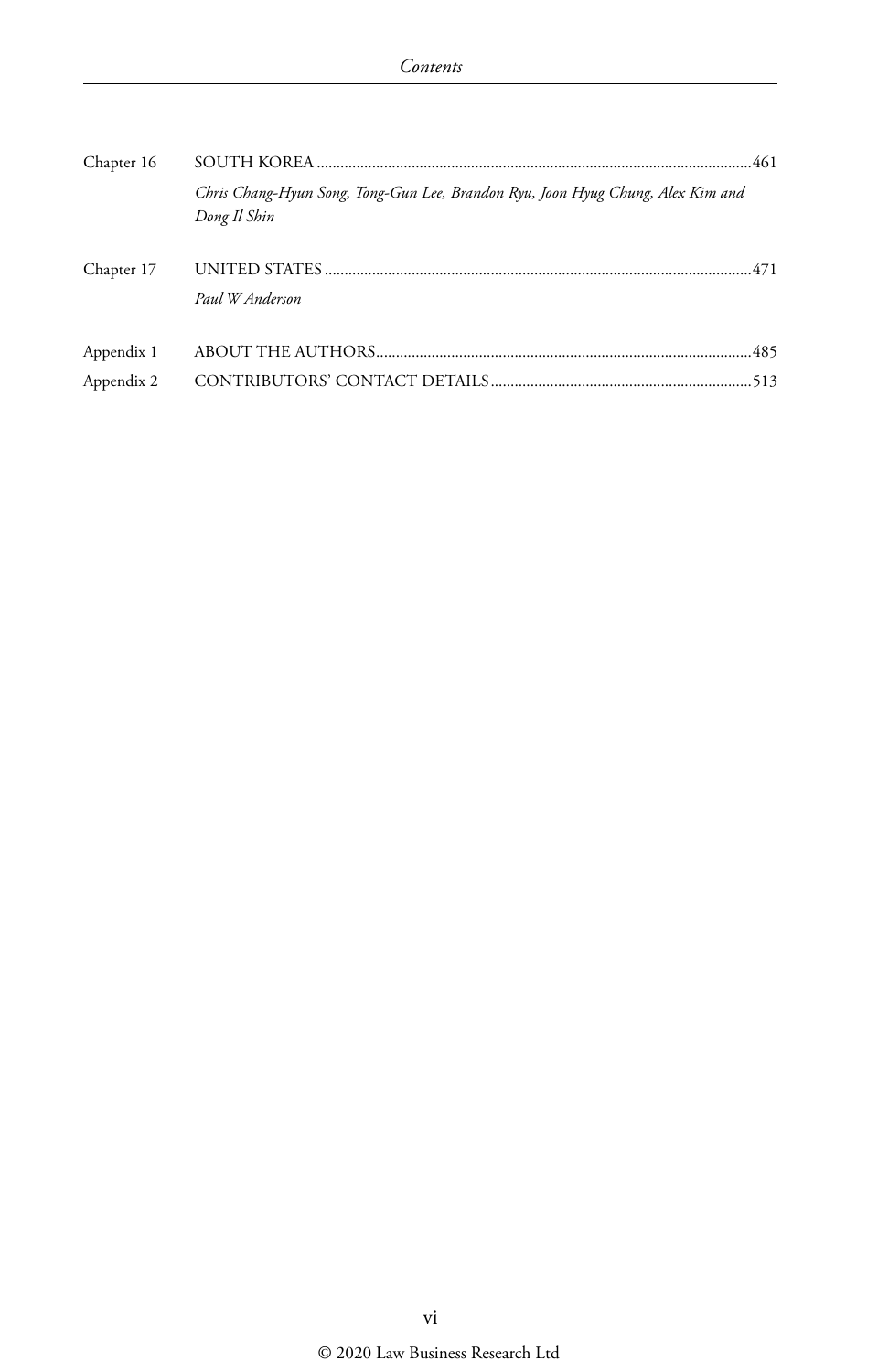## PREFACE

The ninth edition of *The Private Equity Review* follows another extremely active year for dealmakers in 2019. While the number and value of global private equity deals completed declined slightly from 2018, deal activity was still robust, weighted towards the upper end of the market, and included several large take-private transactions. Fundraising activity was also strong with aggregate capital raised just slightly below 2018's record levels, as institutional investors remained extremely interested in private equity as an asset class because of its continued strong performance. That, combined with some caution due to an uncertain market environment, has resulted in private equity funds having significant amounts of available capital, or dry powder. This dry powder, together with competition from non-traditional dealmakers, such as sovereign wealth funds, family offices and pension funds, led to very competitive transactions being completed at increasing purchase price multiples. This has caused private equity firms to become even more creative as they seek opportunities in less competitive markets or in industries where they have unique expertise. Given private equity funds' dry powder and creativity, we expect private equity will continue to play an important role in global financial markets, not only in North America and western Europe, but also in developing and emerging markets in Asia, South America, the Middle East and Africa. In addition, we expect the trend of incumbent private equity firms and new players expanding into new and less established geographical markets to continue.

While there are potential headwinds – including trade tensions, the upcoming US election and an eventual end to one of the longest-running recoveries in US history – on the horizon for 2020 and beyond, we are confident that private equity will continue to play an important role in the global economy, and is likely to further expand its reach and influence.

Private equity professionals need practical and informed guidance from local practitioners about how to raise money and close deals in multiple jurisdictions. *The Private Equity Review* has been prepared with this need in mind. It contains contributions from leading private equity practitioners in 22 different countries, with observations and advice on private equity dealmaking and fundraising in their respective jurisdictions.

As private equity has grown, it has also faced increasing regulatory scrutiny throughout the world. Adding to this complexity, regulation of private equity is not uniform from country to country. As a result, the following chapters also include a brief discussion of these various regulatory regimes.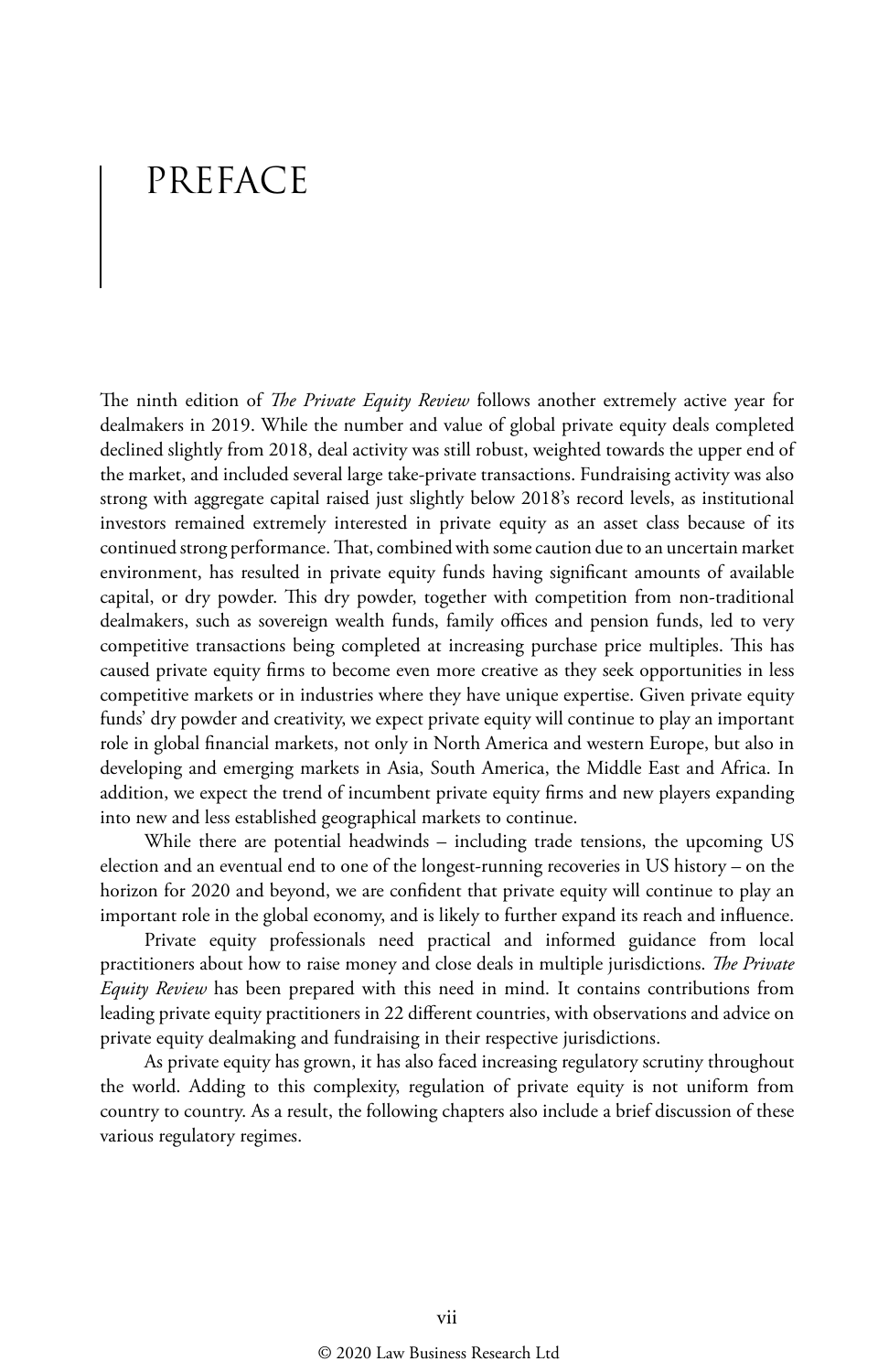I want to thank everyone who contributed their time and labour to making this ninth edition of *The Private Equity Review* possible. Each of these contributors is a leader in their respective markets, so I appreciate that they have used their valuable and scarce time to share their expertise.

#### **Stephen L Ritchie**

Kirkland & Ellis LLP Chicago, Illinois March 2020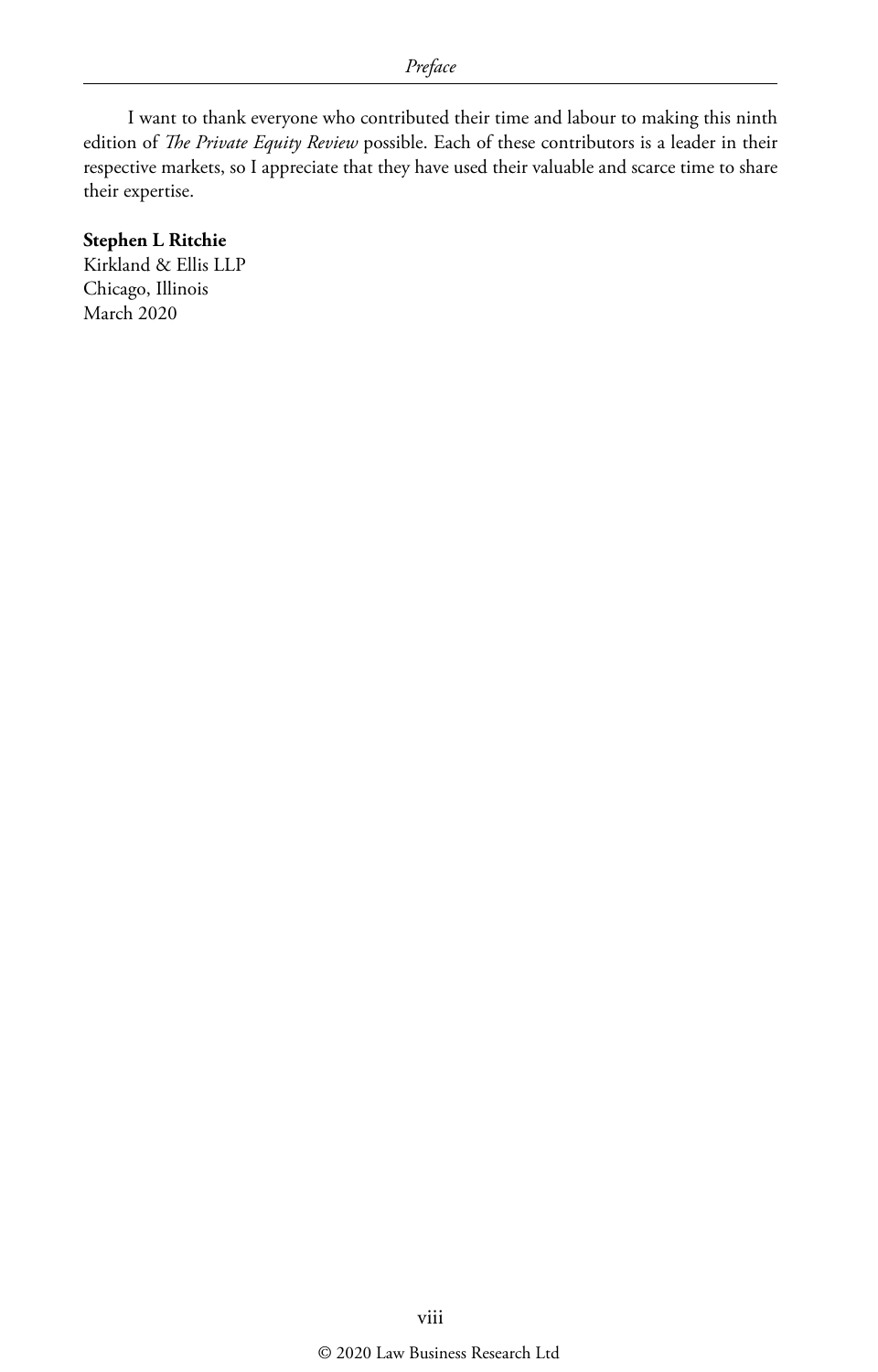# Part I FUNDRAISING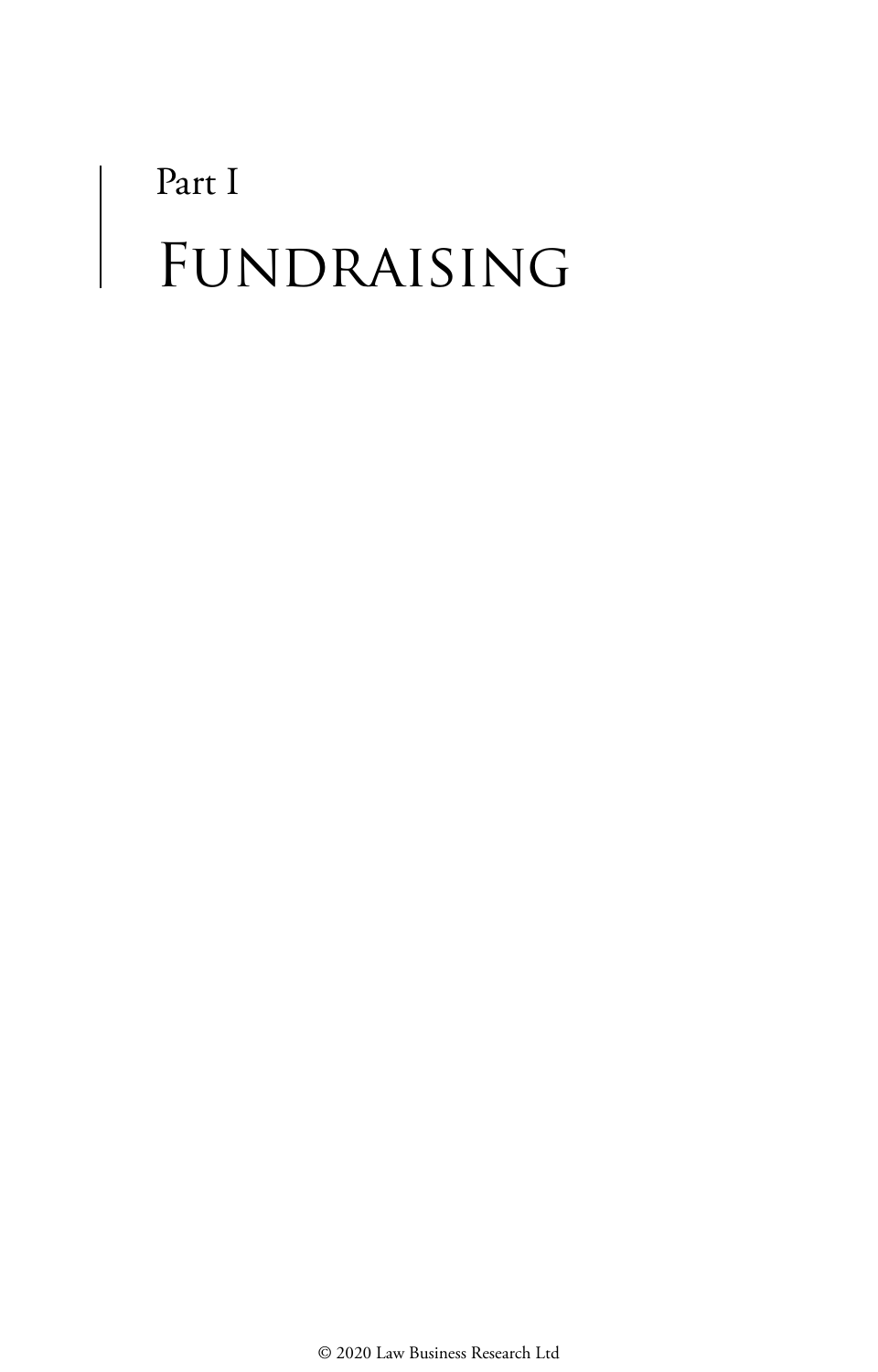## CANADA

*Jonathan Halwagi, Tracy Hooey, Anabel Quessy and Ryan Rabinovitch*<sup>1</sup>

#### **I GENERAL OVERVIEW**<sup>2</sup>

After the historical heights that fundraising activity in Canada reached in 2017,<sup>3</sup> the Canadian private equity market experienced a significant slowdown in fundraising in 2018, with industry reports indicating a potential resetting of the fundraising cycle.<sup>4</sup>

While industry reports are not yet available for the Canadian private equity market for 2019, we observe a few notable fundraisings, such as the Canadian firm Brookfield Asset Management Inc closing its fifth flagship private equity fund with total equity commitments of C\$9 billion in November 2019.<sup>5</sup> With its private equity division run out of New York, the launch of this fund tipped US private equity fundraising to an all-time high.6 Also noteworthy was the closing of Altas Partners Holdings II LP, oversubscribed at its hard cap of C\$3 billion, also in November 2019.7

The government of Canada continues to support the venture capital industry by contributing to its continued growth.8 In 2018, the government of Canada, through the Business Development Bank of Canada, started implementing the Venture Capital Catalyst Initiative (VCCI), which aims to invest C\$450 million in large private sector-led funds-offunds and in venture capital fund managers to increase the availability of late-stage venture

<sup>1</sup> Jonathan Halwagi, Tracy Hooey, Anabel Quessy and Ryan Rabinovitch are partners at Fasken Martineau DuMoulin LLP.

<sup>2</sup> This section is based on industry reports available in January 2020. Private equity or venture capital firms in Canada are not required to report their activities; consequently, the industry reports reflect verifiable information only and may not adequately reflect the activities of all private equity or venture capital firms.

<sup>3</sup> PitchBook Data Inc, *Canadian PE & VC FactBook, 1H 2018*, available at https://pitchbook.com/news/ reports/1h-2018-canadian-pe-vc-factbook (PitchBook Report 1H 2018).

<sup>4</sup> PitchBook Data Inc, *Canadian PE & VC FactBook, 2018 Annual*, available at https://files.pitchbook.com/ website/files/pdf/PitchBook\_2018\_Annual\_Canadian\_PE\_VC\_FactBook.pdf (PitchBook Report Annual 2018).

<sup>5</sup> Brookfield Asset Management Inc, 4 November 2019, 'Brookfield Closes US\$9 Billion Global Private Equity Fund', *GlobeNewswire*, available at www.globenewswire.com/news-release/2019/11/04/1940203/0/ en/Brookfield-Closes-US-9-Billion-Global-Private-Equity-Fund.html.

<sup>6</sup> Haverstock, E, 6 November 2019, 'Private equity fundraising in the US hits all-time high'. PitchBook, available at https://pitchbook.com/news/articles/private-equity-fundraising-in-the-us-hits-all-time-high.

<sup>7</sup> Cooper, L and Cumming, C, 4 November 2019, 'Altas Partners Raises \$3 Billion for Second Longer-Life Fund', *Wall Street Journal*, available at www.wsj.com/articles/altas-partners-raises-3-billion-forsecond-longer-life-fund-11572868800.

<sup>8</sup> Canadian Venture Capital and Private Equity Association, Press Release, 'Government Of Canada Commits To Bolstering Canadian Innovation Through VCCI', 18 December 2018, available at www.cvca.ca/wp-content/uploads/2017/12/CVCA-VCCI-Press-Release-Dec-18-2017.pdf.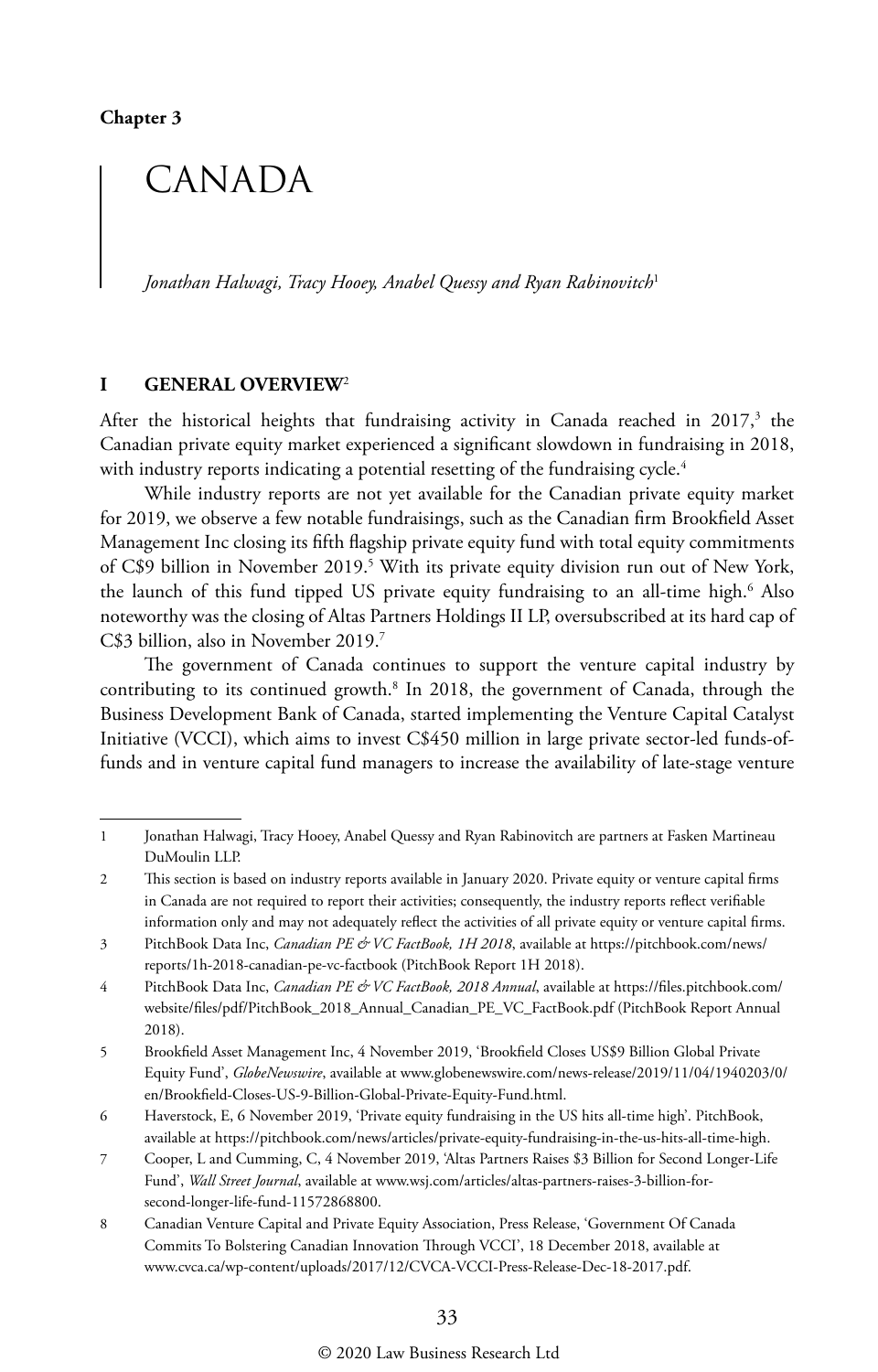capital in Canada.9 With funds from the private sector, this investment has the potential to inject around C\$1.5 billion into Canada's innovation capital market.10 Through the VCCI programme, 15 emerging and diverse managers were selected during 2018 and 2019, and eight venture capital funds have been launched in relation to this initiative.<sup>11</sup>

#### **II LEGAL FRAMEWORK FOR FUNDRAISING**

#### **Common legal structure and key terms**

#### *Legal vehicle*

As with most other jurisdictions, the selection of the legal structure for private equity funds is driven by tax considerations and liability protection for investors. The most common legal structure used for private equity funds in Canada is the limited partnership as it provides tax transparency (as discussed in Section III.ii) and limited liability to investors.

In Canada, limited partnerships can be established pursuant to the laws applicable in any of Canada's provinces and territories. The legal regime applicable to limited partnerships is generally similar across all Canadian jurisdictions, providing limited liability to investors who do not take an active part in the business of the limited partnership and providing a flow-through tax treatment to its partners.

Each Canadian jurisdiction expresses the concept of not taking an active part in the business of the partnership slightly differently. In Ontario, the Limited Partnership Act (Ontario) provides that a limited partner is not liable as a general partner unless the limited partner 'takes part in the control of the business'.12 In Manitoba, the Canadian jurisdiction that is generally viewed as offering the widest protection to limited partners, the Partnership Act (Manitoba) provides that the loss of limited liability by a limited partner is caused by the limited partner taking 'an active part in the business of the partnership'.13 However, unlike other Canadian jurisdictions, the limited liability of the limited partner is not lost with regard to any person who knew that the investor was a limited partner.<sup>14</sup>

Notwithstanding the above, private equity managers typically establish the fund under the laws of the province where they are established and conduct most of their activities. However, other considerations or pressures may come into play when deciding where to establish the fund in Canada. Key anchor investors may pressure the private equity managers to establish the fund in a jurisdiction they are more familiar with<sup>15</sup> or that provides slightly more advantageous language with regard to the limited liability of investors (such as Manitoba, for example, as described above).

<sup>9</sup> Government of Canada, Venture Capital Catalyst Initiative, 6 November 2019, available at www.ic.gc.ca/ eic/site/061.nsf/eng/h\_03052.html.

<sup>10</sup> ibid.

<sup>11</sup> ibid.

<sup>12</sup> See Section 13(1) of the Limited Partnership Act (Ontario), R.S.O. 1990, c. L.16.

<sup>13</sup> See Sections 63(1) and 63(2) of the Partnership Act (Manitoba), C.C.S.M., c. P30.

<sup>14</sup> ibid.

<sup>15</sup> While there is often no specific tax advantage to doing so, when marketing to non-Canadian investors, Canadian private equity managers sometimes choose to establish their funds in offshore jurisdictions that are more familiar to the non-Canadian investors (e.g., the Cayman Islands).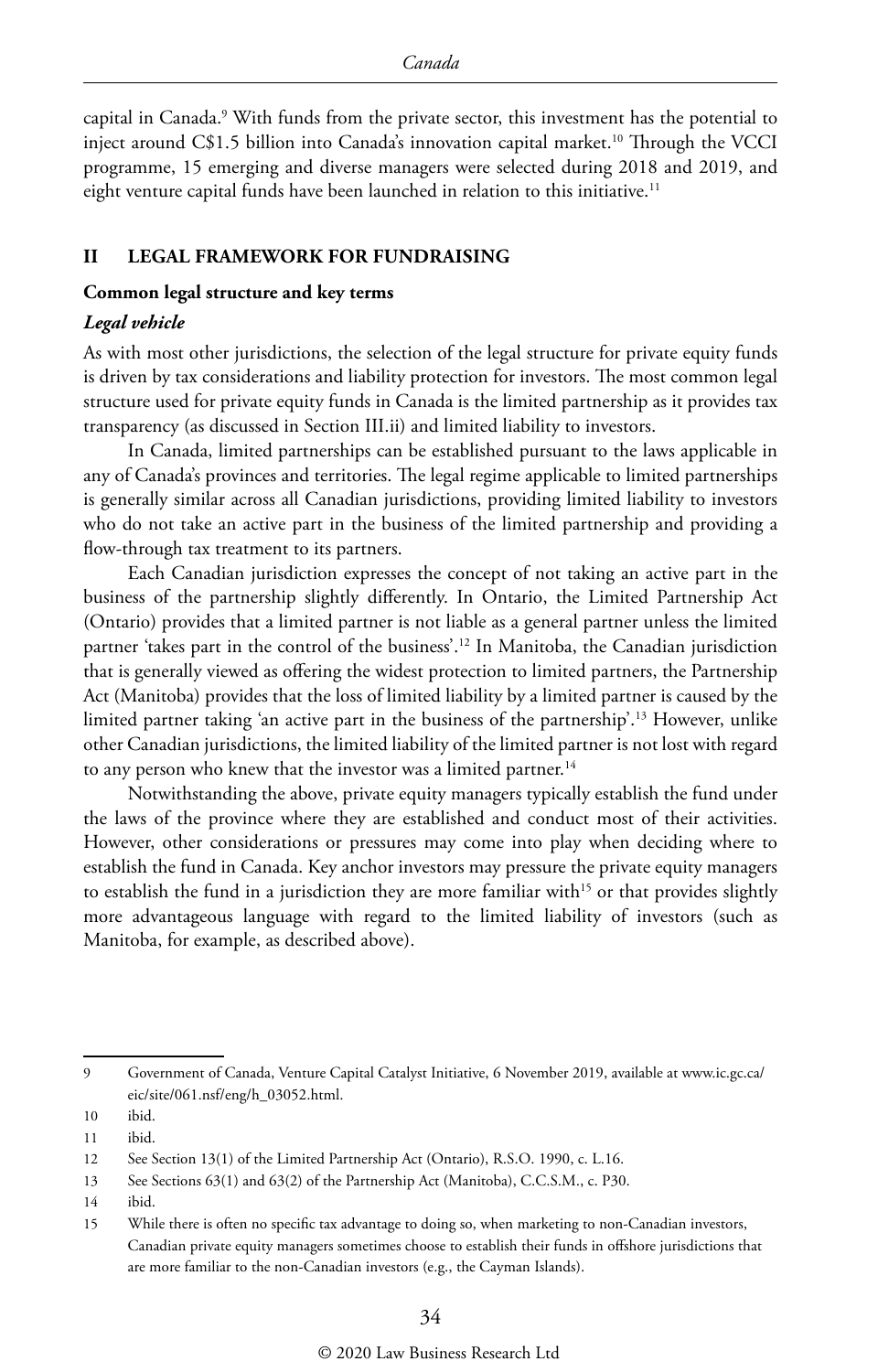#### *Constituting document*

The constituting document used to govern a limited partnership is the limited partnership agreement. The limited partnership agreement provides the terms of the fund, including the fund's investment objectives and restrictions, the duties and powers of the general partner and the limited partners, the capital call and distribution mechanisms and the fund's term, termination and liquidation.

While the specific terms of Canadian private equity funds can vary, the terms of larger funds are usually aligned with the prevailing market practice for similar funds established in larger jurisdictions (especially the United States and the United Kingdom). We discuss some of the key terms below.

#### *Life of the fund*

Private equity funds in Canada are traditionally established as closed-ended funds. The limited partnership agreement usually provides for an offering period of 12 to 18 months from the initial closing of the fund during which new or existing investors can make new capital commitments to the fund. After the offering period has ended, the fund is no longer open to new capital commitments.

The fund's life is divided into two phases – the investment period and the management period. During the investment period, which usually ranges from three to five years from the initial closing of the fund, the private equity manager deploys the capital committed by the limited partners by making portfolio investments. Thereafter, during the management period, subject to exceptions, the fund is generally not permitted to make further capital calls for investment purposes. During the management period, the general partner manages the portfolio investments, eventually finding exit opportunities to liquidate the portfolio. The management period usually ranges between four and seven years from the end of the investment period.

A recent trend has seen the establishment of evergreen private equity funds. Unlike the traditional closed-ended funds, evergreen funds do not have a pre-established fund life and are able to raise additional capital commitments on an ongoing basis.

#### *Investment policy, investment restrictions*

The fund's investment objectives, investment strategy and investment restrictions are often detailed in the limited partnership agreement or in one of its schedules.

Common restrictions often include limits regarding the jurisdictions in which investments can be made in, the maximum and minimum size of an investment, the amount of permitted indebtedness and restrictions related to the use of derivatives.

#### *Governance*

In terms of governance, Canadian private equity funds usually provide for the establishment of an advisory committee. Typically, limited partners having made capital commitments beyond an established threshold are given the right to appoint members of the advisory committee. At a minimum, the limited partnership agreement usually requires that the advisory committee review any proposed related-party transactions and provide guidance on other issues brought to it by the general partner.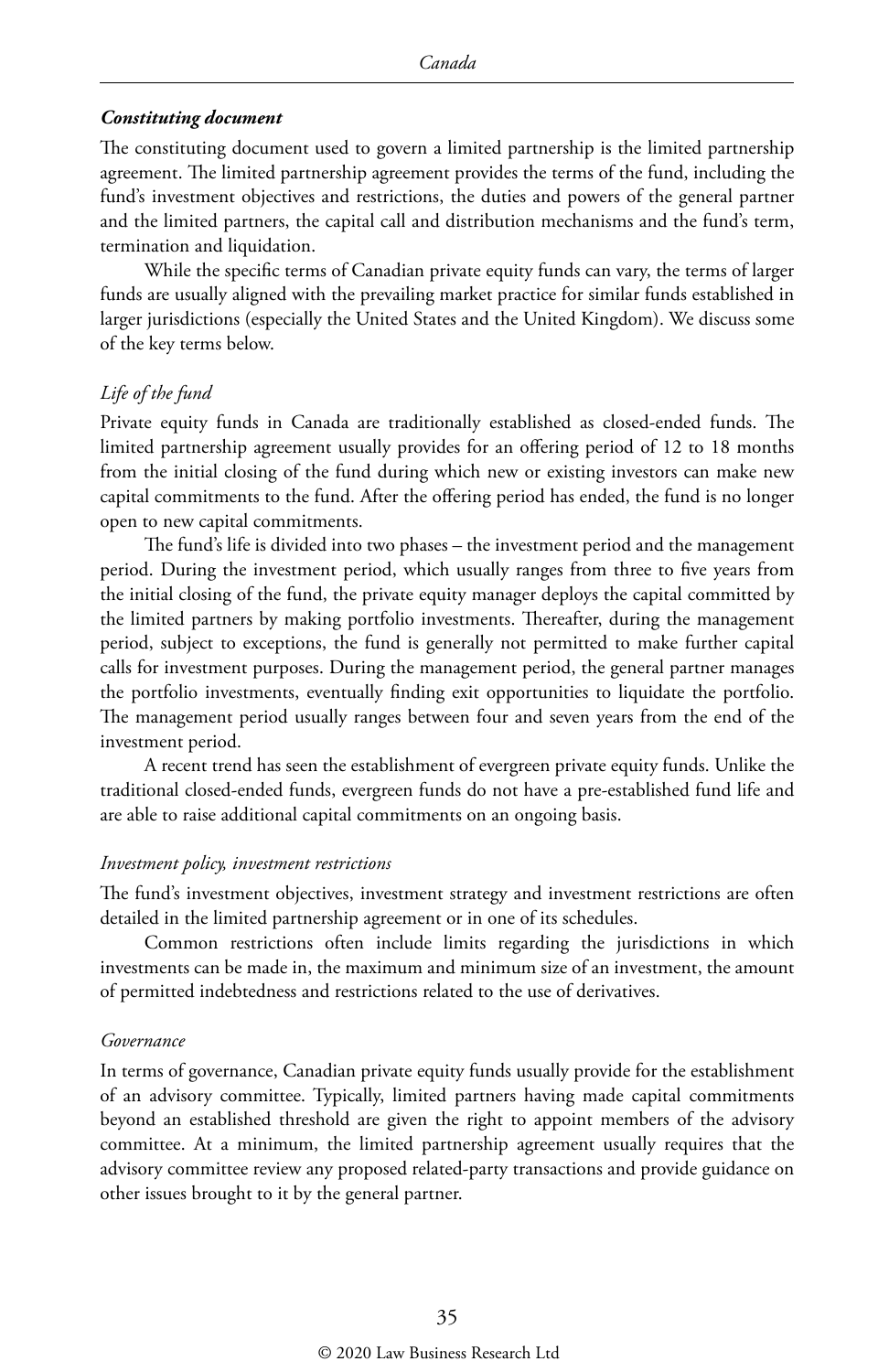Some Canadian private equity funds also provide a right to limited partners to remove and replace the general partner. While general partner removal provisions are not uncommon, their specific terms are by no means standard as they are heavily negotiated.

#### *Management fees*

Management fees are usually paid to the general partner (or the asset manager appointed by the general partner) in consideration for its management services. Management fees generally range from 1 per cent to 2 per cent of the aggregate commitments during the investment period and from 1 per cent to 2 per cent of the acquisition cost of portfolio investments after the investment period.

#### *Organisational and offering expenses, operating expenses and general partner expenses*

The limited partnership agreement also sets out who is responsible for assuming the various expenses incurred by the fund or by the general partner on behalf of the fund. These are often separated into three categories – organisational expenses, operating expenses and general partner expenses.

Organisational and offering expenses cover the establishment and organisation of the fund and the offering, sale and issuance of the interests of the fund. These expenses may include travel and accommodation expenses, and any expenses incurred in connection with the preparation of offering documents (including legal, accounting and filing fees). These expenses are generally borne by the fund up to a cap set by the limited partnership agreement. As a rule of thumb, the cap is usually set at not more than 1 per cent of aggregate commitments to the fund. Any organisational and offering expenses incurred above this cap are borne by the general partner.

Operating expenses cover, notably, all administration costs and expenses (e.g., legal, auditing, consulting, accounting, reporting, bookkeeping, financial, tax, insurance, valuation, contractor and custodial), expenses arising out of the contemplated or realised acquisition, holding, or sale of portfolio investments, and all extraordinary expenses, such as expenses relating to dispute resolution or damages. These expenses are also generally borne by the fund.

General partner expenses, which are commonly borne by the general partner, cover all expenses incurred for the operation and affairs of the general partner (e.g., costs of salaries, rent, fees incurred to promote the fund and to participate in networking events and other fees of the general partner that are not related to the fund).

#### *Carried interest distributions*

In addition to the management fees, the general partner (or an entity determined by the general partner) is usually entitled to receive carried interest distributions if distributions made to limited partners exceed their invested capital plus a preferred return (which typically ranges between 5 and 8 per cent). The carried interest distribution usually ranges between 15 and 20 per cent of distributions made beyond the preferred return threshold.

#### *Standard of care*

Most of the Canadian jurisdictions do not provide for a statutory standard of care for the general partner in their partnership laws. As such, many partnership agreements include a specific provision providing that the general partner discharge its duties diligently, in good faith and in the best interest of the fund.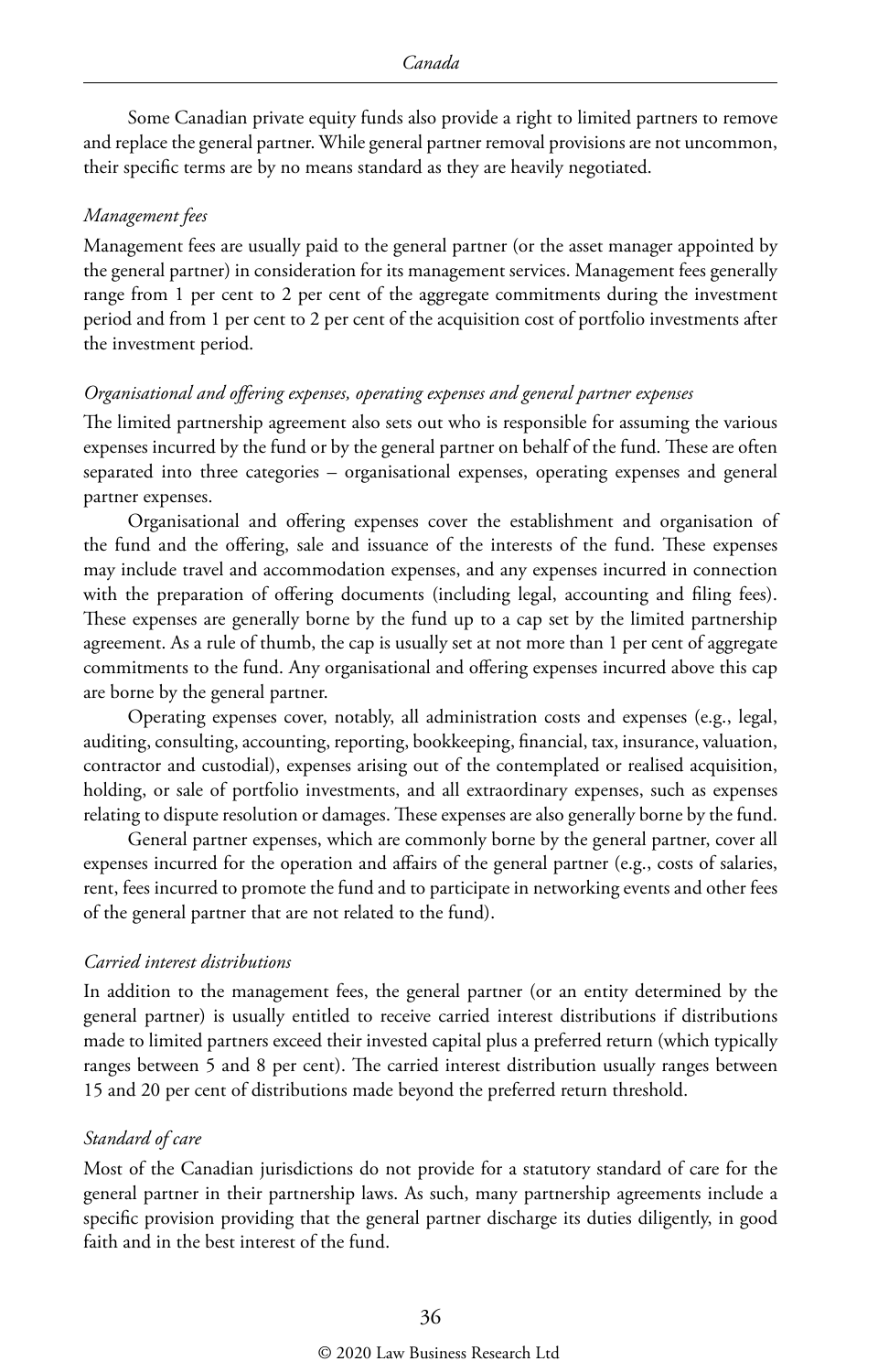#### *Other key documents*

#### *Subscription agreement*

Investors typically become limited partners by entering into a subscription agreement that sets out the amount of capital the investor is committing for investment in the fund, which is drawn down over time. The subscription agreement also contains representations, warranties and acknowledgements of the investor, notably relating to the accredited investor private placement exemption, residence and tax status of the investor. Investors that are individuals may be required to complete additional documents or will have a specific subscription agreement.

#### *Management agreement*

The general partner may delegate its powers to a manager either directly in the limited partnership agreement or in a separate management agreement. The management agreement typically addresses the powers being delegated to the manager, the management fees or other incentive consideration, including carried interest, and indemnification of the manager by the fund.

#### *Marketing documents*

One or more of the following documents is usually used to market a private equity fund in Canada – the offering memorandum, the term sheet and the marketing presentation.

The offering memorandum<sup>16</sup> is a marketing document purporting to describe the business and affairs of a fund that is prepared primarily for delivery to and review by prospective investors so as to assist them in making an investment decision in respect of an investment in the fund. It generally includes a description of the offering, the key terms of the fund (including its investment objectives, strategies and restrictions), a description of the business case supporting the fund's strategy and the risks associated with an investment in the fund. The laws of some of the Canadian jurisdictions provide statutory rights of rescission or damages, or both, to investors if an offering memorandum or one of its amendments contains a misrepresentation, provided these remedies are exercised within the time limits prescribed in each jurisdiction. These laws also generally require that the offering memorandum contain a description of these rights.

The term sheet is a summary of the key legal terms of the fund. A full version of the term sheet is normally included in the offering memorandum, but the term sheet can be used as a stand-alone marketing document, especially if an offering memorandum is not prepared in connection with the distribution of the fund. In some Canadian jurisdictions, term sheets or marketing presentations may be considered 'offering memoranda' and as such, may be subject to the statutory rights of rescission described above, including the requirement to include a description of these rights.

#### *Side letters*

It is not uncommon for private equity fund managers to provide certain investors with certain rights or preferential treatment by entering into side letter agreements with the investors. The provisions of such side letters alter the terms of the limited partnership agreement between

<sup>16</sup> Offering memorandums are also commonly referred to as private placement memorandums and confidential information memorandum.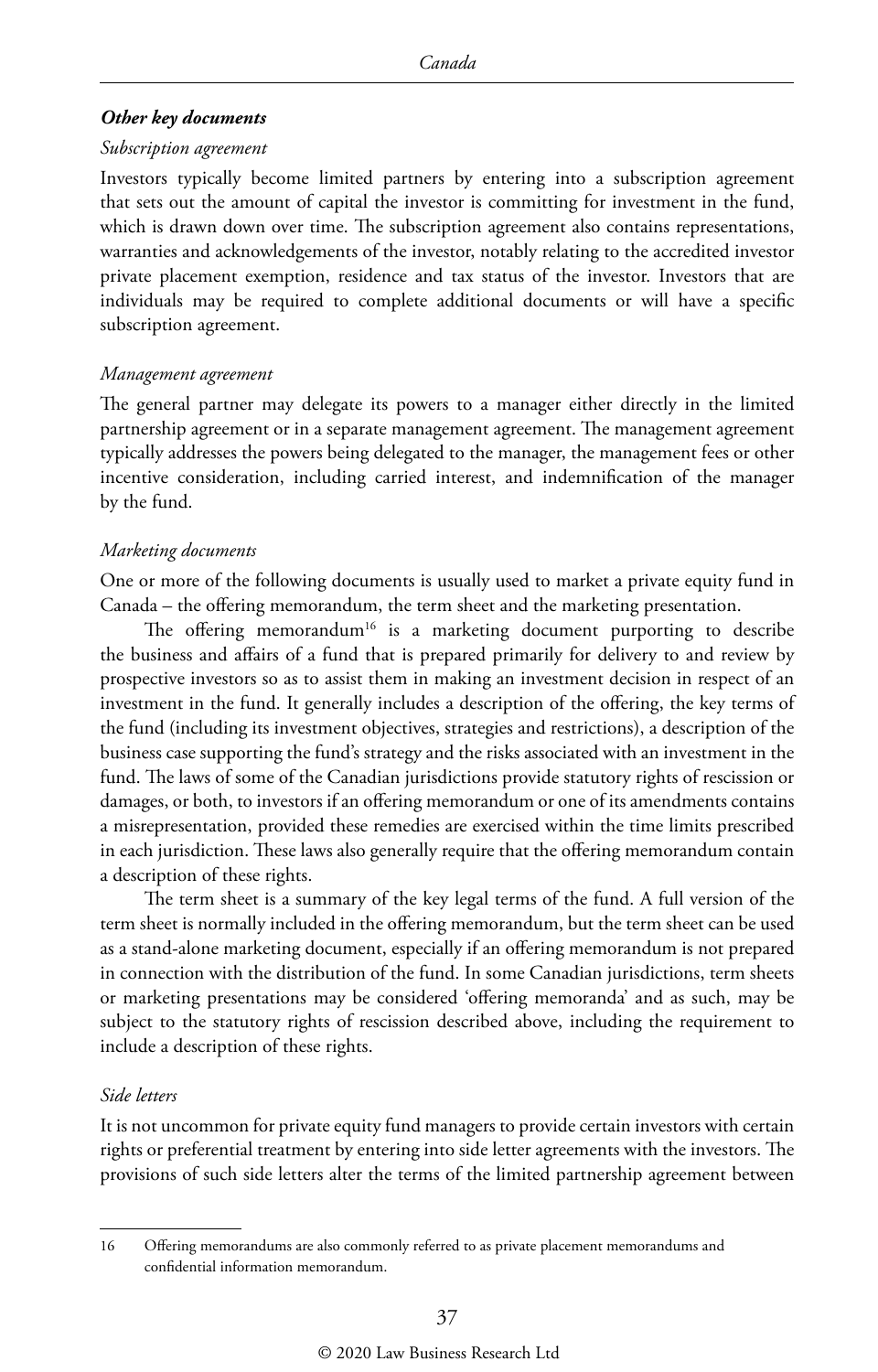the investors and the general partner. As the side letter is not enforceable against the other limited partners, to be included in a side letter, the provision must not affect the other investors. Examples of rights that are often included in side letters include lower management fees, advisory committee membership, co-investment rights, specific disclosure rights, excuse or exclusion rights from fund investments and most favoured nation provisions.

#### **III REGULATORY DEVELOPMENTS**

#### **i Regulatory requirements**

From a regulatory perspective, there are two aspects that are important to consider when establishing and distributing private equity funds in Canada – the prospectus requirement and the registration requirements.

#### *The prospectus requirement*

In Canada, the issuance of interests in a private equity fund, whether the interests are unitised or not, is considered a distribution of securities.

The securities laws applicable in the Canadian jurisdictions prohibit the distribution of securities unless a prospectus has been filed and receipted by the applicable securities regulatory authority or the fund is otherwise exempt from this prospectus requirement.

The most common exemption from this requirement used by private equity funds is the private issuer exemption. Pursuant to the private issuer exemption, the prospectus requirement does not apply to a distribution of a security of a private issuer if the distribution of securities is made to an investor who subscribes to the security as a principal and is an accredited investor.

A closed-ended private equity fund will generally be considered a private issuer as long as it invests for the purpose of being actively involved in the management of the portfolio entities in which it invests, has restrictions on the transfer of its securities and as long as its securities are held by no more than 50 persons.

Accredited investors are investors that have the required sophistication to understand the risks relating to their investment and can financially bear the risk of losses relating to their investment. The list of accredited investors includes financial institutions, pension funds, government entities, trust companies, investment funds or accounts managed by registered advisers and high-net-worth persons.

Canadian regulatory authorities require that the fund take some steps to confirm the investor can rely on this prospectus exemption.

To the extent that the private issuer exemption is not available for use, the fund may rely on other available exemptions, including one for issuance of securities to accredited investors generally. This requires the filing of a report of an exempt trade.

#### *The registration requirements*

Canadian securities laws require that a person not engage in the business of trading in securities unless that person is registered as a dealer; not engage in the business of providing advice with respect to investing in securities unless that person is registered as an adviser; and not act as an investment fund manager unless the person is registered as an investment fund manager.

With regard to private equity funds, the Canadian regulatory authorities have issued guidance that provides that a typical closed-ended private equity fund, its general partner and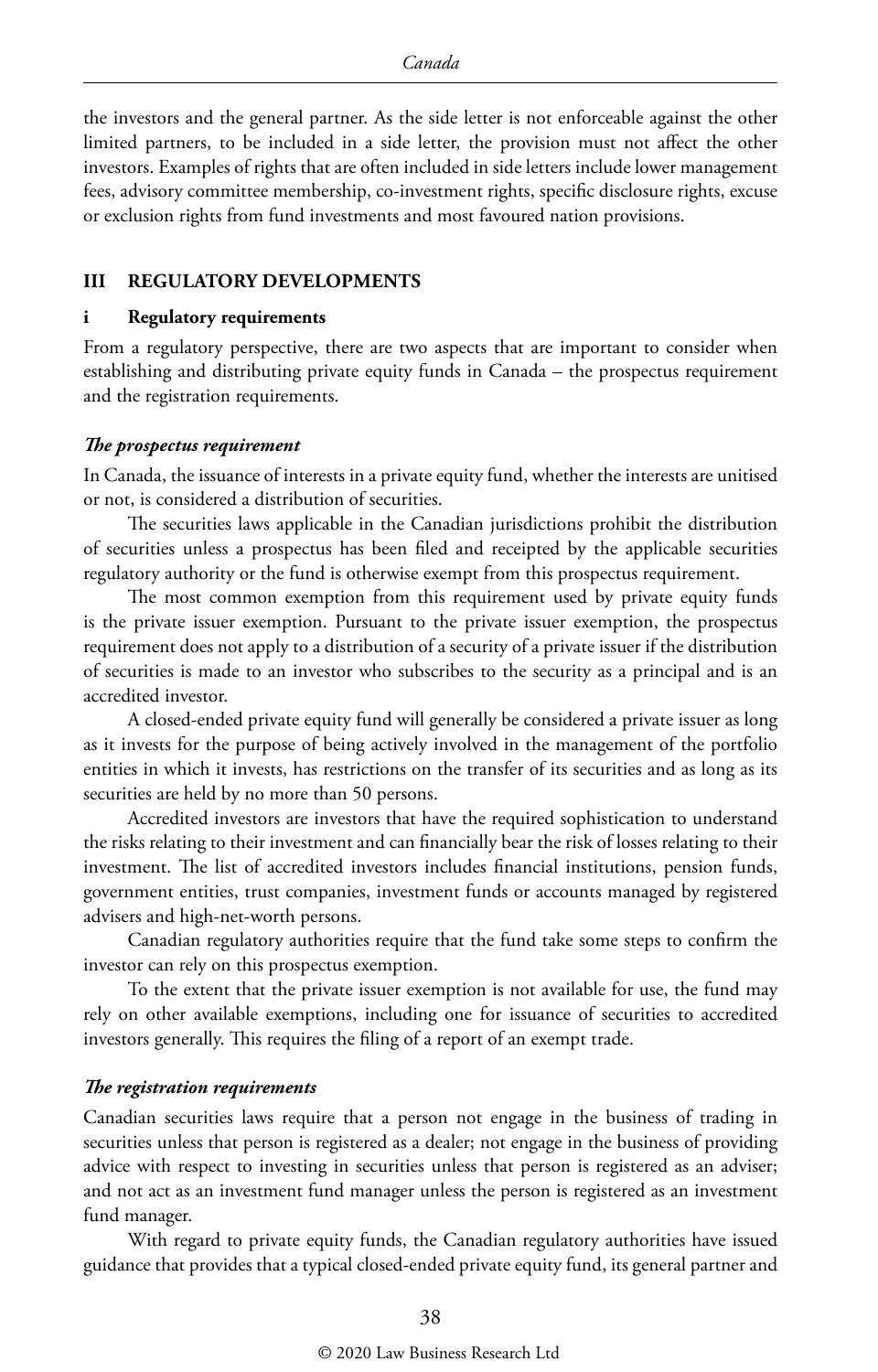its asset manager would generally not be required to register as dealers, advisers or investment fund managers as long as (1) the advice provided by the general partner (or the asset manager) in connection with the purchase and sale of portfolio entities is incidental to their active management of these portfolio entities; (2) both the raising of money from investors and the investing of that money by the fund are occasional and uncompensated; and (3) the fund invests for the purpose of being actively involved in the management of the portfolio entities in which it invests. Examples of active management in a portfolio entity include the general partner (or the asset manager) having representation on the board of directors or a say in material management decisions.

Most Canadian private equity funds fit within the scope of this guidance and, as such, are not investment funds for securities law purposes and are not required to be registered to conduct their activities.

#### **ii Canadian taxation overview**

Because private equity funds are typically structured as limited partnerships in Canada, the following is a general overview of the tax implications of such a structure for the funds and its investors.

#### *Fund and Canadian investors*

Limited partnerships are generally not subject to Canadian federal income tax. Rather, the general partner calculates the limited partnership's income and losses for each fiscal period and allocates them to the partners. The partners are then required to report their share of income or losses on their income tax returns. Particular sources of income and losses of the limited partnership, including capital gains and capital losses, retain their character when allocated to the partners. Consequently, the limited partnership is transparent for tax purposes and its partners are treated as though they had incurred any income or losses directly.

However, certain limited partnerships are not fiscally transparent. For example, specified investment flow-through tax (SIFT) partnerships may be taxed on some categories of Canadian income, including capital gains. A partnership may be a SIFT partnership if its investments are, or become, listed or traded on a public market.

#### *Non-resident investors*

When structuring a Canadian fund that may be offered to investors who do not reside in Canada, managers may want to consider blocking strategies to minimise Canadian tax reporting and tax leakage.

While a non-resident investor in a Canadian fund will generally not be subject to Canadian federal income tax on its share of income from a business carried on by the fund outside Canada, it may notably incur taxes as a result of capital gains resulting from the disposition of 'taxable Canadian property' (TCP) by the fund, or from the disposition of an interest in the fund, if it qualifies as TCP. The following may constitute TCP: Canadian real or resource property; assets used in carrying on a business in Canada; and interests in entities that, at any time in the five-year period preceding the disposition, directly or indirectly derived more than 50 per cent of their value from Canadian real or resource property.

In addition, a limited partnership with limited partners who are non-residents of Canada will be deemed to be a non-resident person for the purposes of Canadian withholding tax. Subject to reductions under an applicable income tax treaty, the withholding rate tax is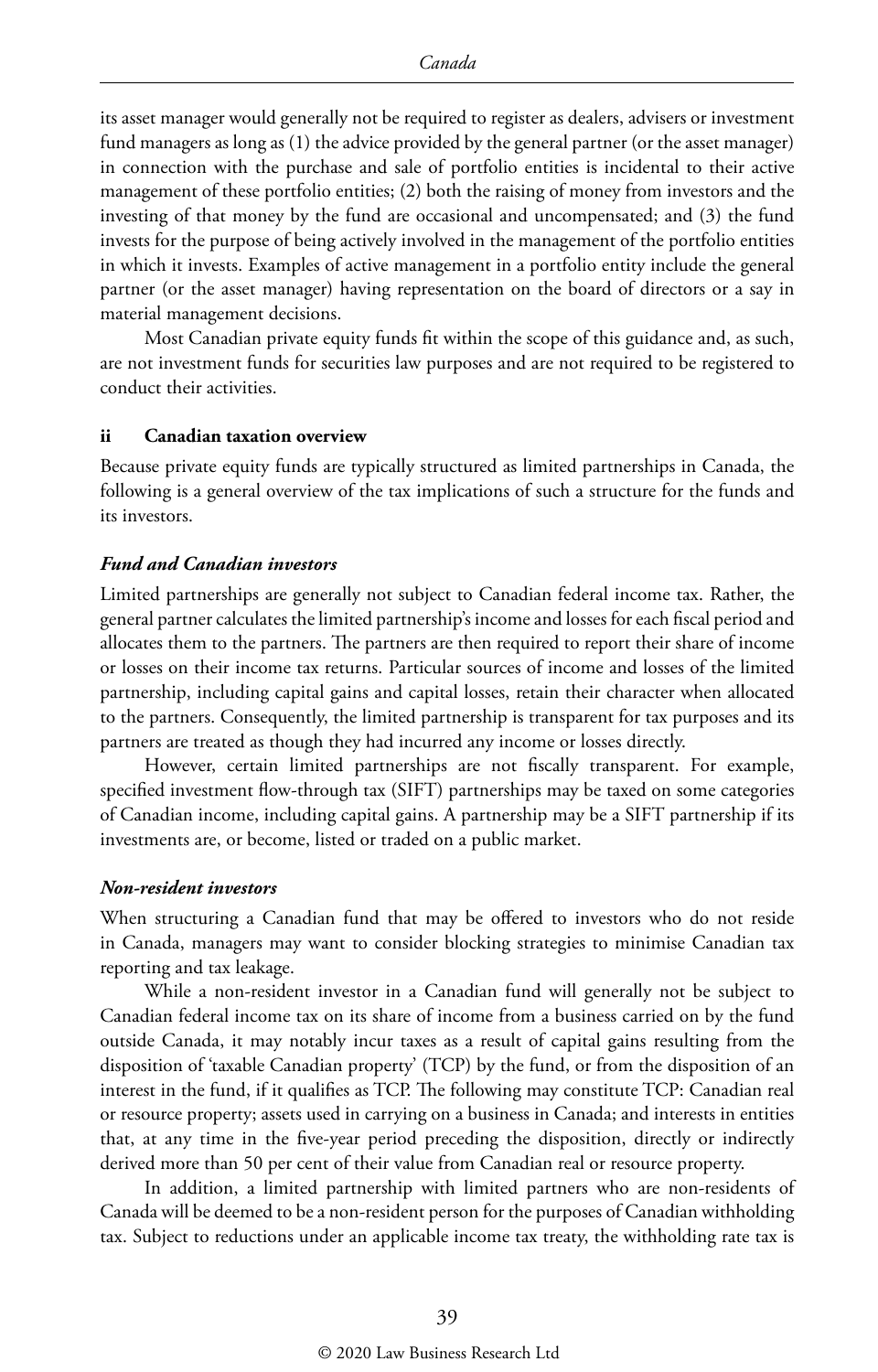25 per cent of the gross amount of the payment. Accordingly, a non-resident investor in a Canadian fund will be subject to Canadian withholding tax on certain Canadian-source non-business income, including dividends and certain types of interests.

#### *Key changes*

Value added tax may be imposed in Canada. More specifically, a federal component (goods and services tax (GST)) is applied at a 5 per cent rate, while a provincial component may be applied at an 8 per cent or 10 per cent rate depending on the province (collectively with the GST, harmonised sales tax (HST)).

Generally, HST must be paid by private equity funds structured as limited partnerships investing in shares or debt, and typically this tax may not be recovered by way of input tax credits. Distributions to a partner in consideration for its activities as a partner, however, are generally not subject to HST. For this reason, in some cases, a fund's general partner as opposed to a third-party manager would carry out the management activities (since payments to such a third-party manager would generally have been subject to unrecoverable HST). To address this issue, legislation was enacted in December 2018 to impose HST on the fair market value of management services provided to certain funds by their general partner. The legislation will apply to 'investment limited partnerships' (very generally, limited partnerships whose assets consist primarily of financial instruments such as shares, debt, trust units or other partnership interests).

In addition to the above, as HST is not applied in certain provinces, GST is theoretically the only value added tax payable making it more attractive to establish funds in those provinces. To limit this advantage, certain rules that apply to most investment funds impose HST on the basis of the residence of a fund's investors. However, most funds structured as limited partnerships were not subject to these allocation rules. To address this issue, legislation was enacted in December 2018 to extend the scope of the allocation rules to funds structured as limited partnerships as of 2019.

#### **IV OUTLOOK**

As previously mentioned, one of the most interesting recent trends in private equity fundraising is the emergence of evergreen private equity funds. Unlike their closed-ended counterparts, evergreen funds do not have a set life and continue until terminated.

This trend is driven both by the desire of managers to have permanent vehicles to manage and pressure from institutional investors who espouse a longer-term investment objective and do not want to be tied to a closed-ended investment cycle. Institutional investors are also attracted by the asset diversification provided by existing evergreen funds. Rather than committing capital to a new structure, an institutional investor committing to an existing evergreen fund can expect, when its capital is called, to participate in the assets already held by that evergreen fund.

The terms of evergreen funds are a hybrid of the terms of traditional closed-ended private equity funds and open-ended funds (mutual funds, hedge funds). In evergreen funds, new and existing investors can make new commitments to the fund any time the general partner opens the fund to new commitments. The investment period is tied to an investor's specific capital commitment rather than set from the initial closing of the fund.

With all its advantages, evergreen funds face challenges that stem from the illiquid nature of their assets – the exit of investors (redemptions), the valuation of their interests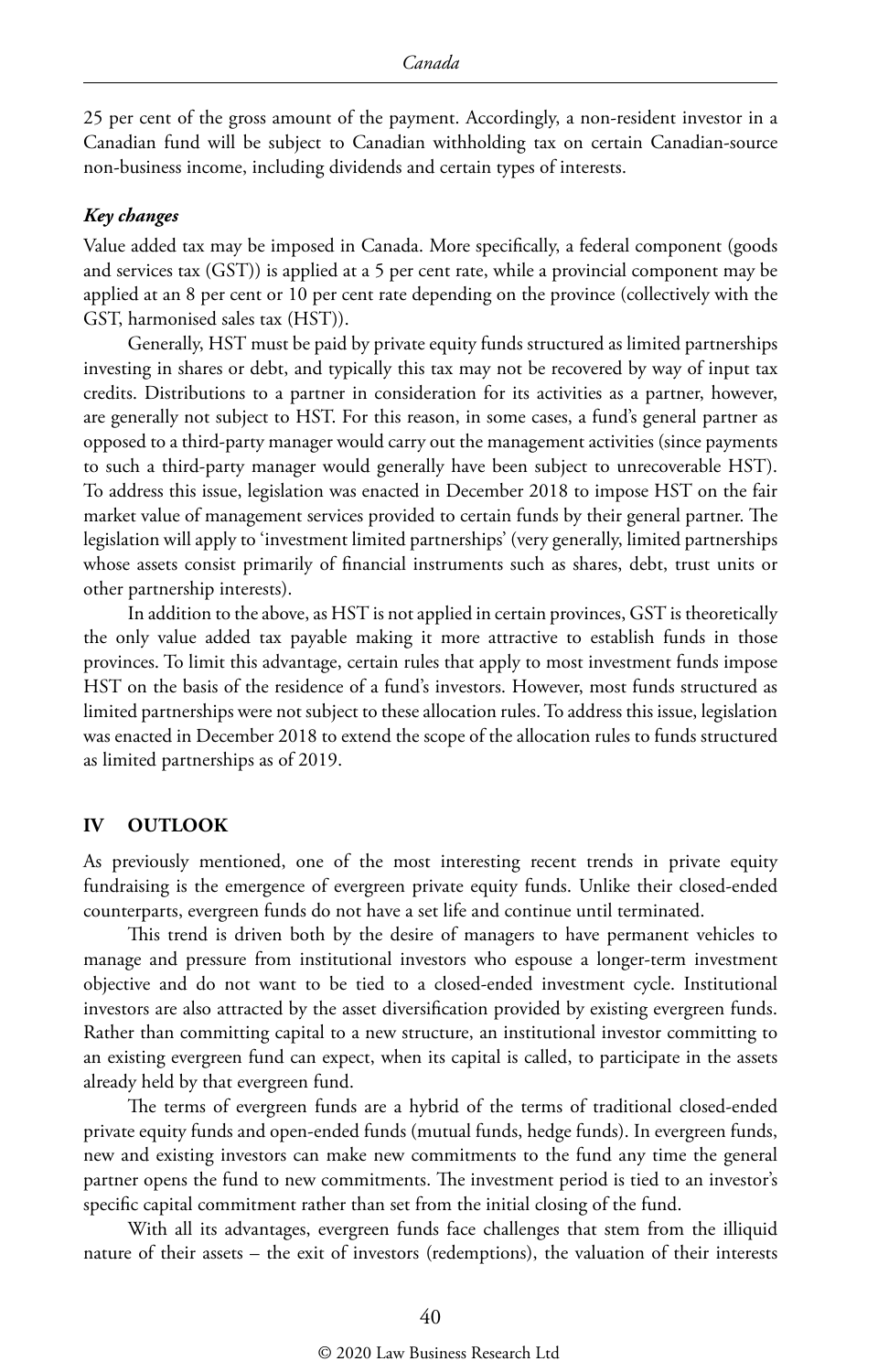(for the purposes of subscriptions and redemptions), the structure of the carried interest and the timing of its crystallisation and payment are only a few of the challenges it must tackle and address. While we are still years away from 'market standard' terms for evergreen funds, their popularity with established managers and investors alike is undeniable and both market participants are keen to surmount those challenges.

Another emerging trend in private equity fundraising in light of low interest rates is that Canadian private equity funds are increasingly having recourse to fund-level credit facilities that are becoming more commonly used and are put in place for longer periods and larger amounts. We have seen instances of such credit facilities being used by managers to replace capitals calls at the beginning the fund's life. It will be interesting to see how fund-level credit facilities will affect current market terms.

Lastly, the secondaries market has flourished in recent years in Canada, as it has in the entire North American market and in the European market, with GP-led secondary transactions continuing to grow in popularity in 2019 with Canadian private equity funds.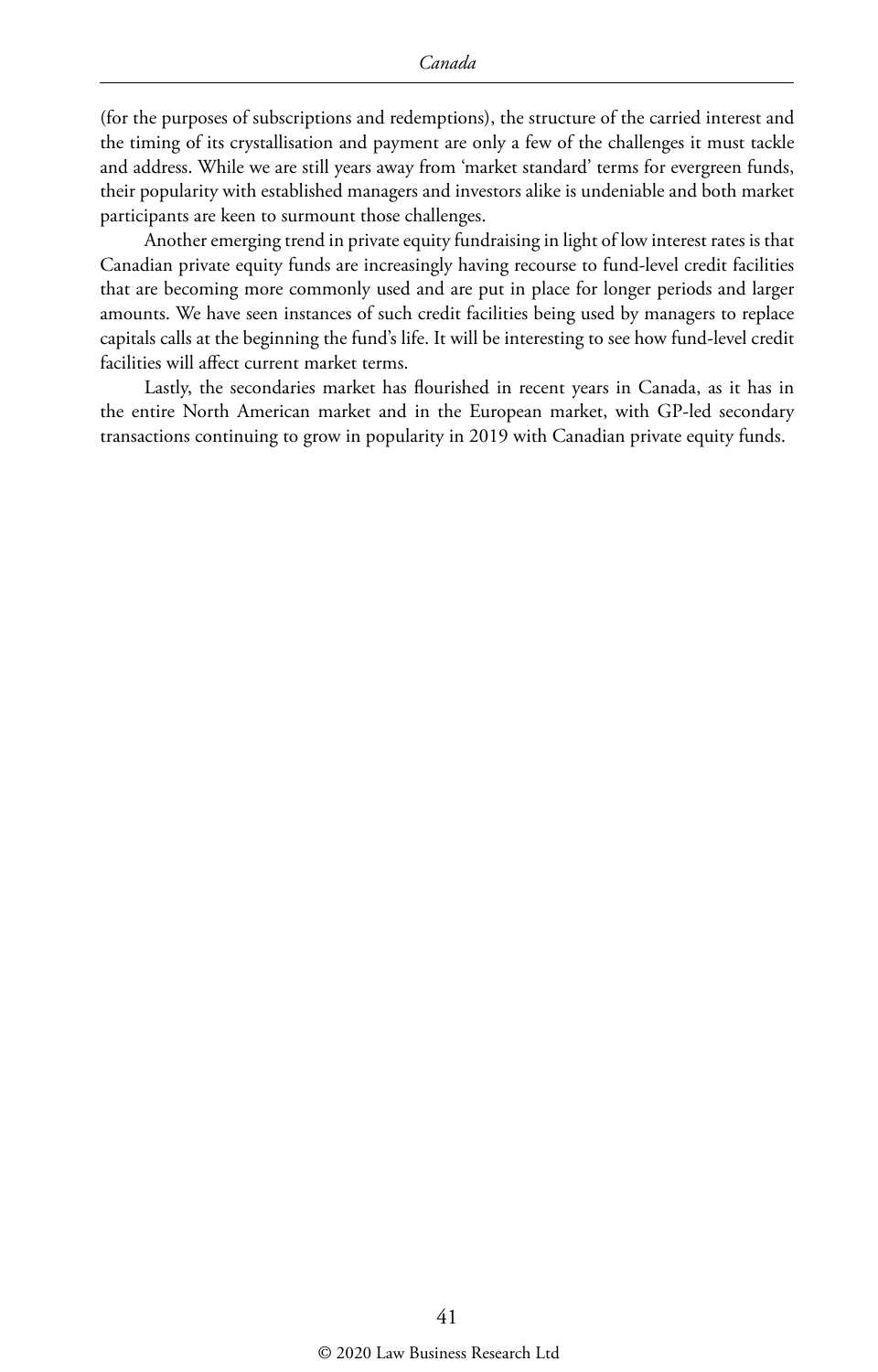## ABOUT THE AUTHORS

#### **JONATHAN HALWAGI**

#### *Fasken Martineau DuMoulin LLP*

Jonathan Halwagi provides counsel in the areas of asset management and investment funds. His practice focuses on the establishment of fund structures with an emphasis on alternative asset management (including private equity, venture capital, infrastructure and lending). He also regularly acts for Canadian and international asset managers, assisting them with their compliance with applicable Canadian securities laws and regulations.

Jonathan assists asset managers in their dealings with Canadian regulators and counsels them on acquisitions, joint ventures and mergers.

Before joining Fasken, Jonathan practised with a leading UK law firm in its investment funds group.

#### **TRACY HOOEY**

#### *Fasken Martineau DuMoulin LLP*

Tracy Hooey is vice chair of Fasken's business law practice in Ontario. Her practice is focused on securities and mergers and acquisitions. She advises public and private clients on a range of transactional matters, including securities offerings, acquisitions and divestitures, investment product structuring and corporate governance and securities law compliance matters.

Tracy also works extensively with participants in the investment product and wealth management industries. She advises clients on fund formation matters, including the structuring of public retail funds, private equity and venture capital funds, pooled funds and structured limited partnership vehicles created for special purpose acquisitions or alternative asset classes. As a result of her securities regulatory experience, Tracy is regularly engaged in transaction work in the investment product and wealth management industries, fund governance and registrant compliance matters, including for new entrants in the fintech space that require assistance navigating the securities regulatory compliance requirements.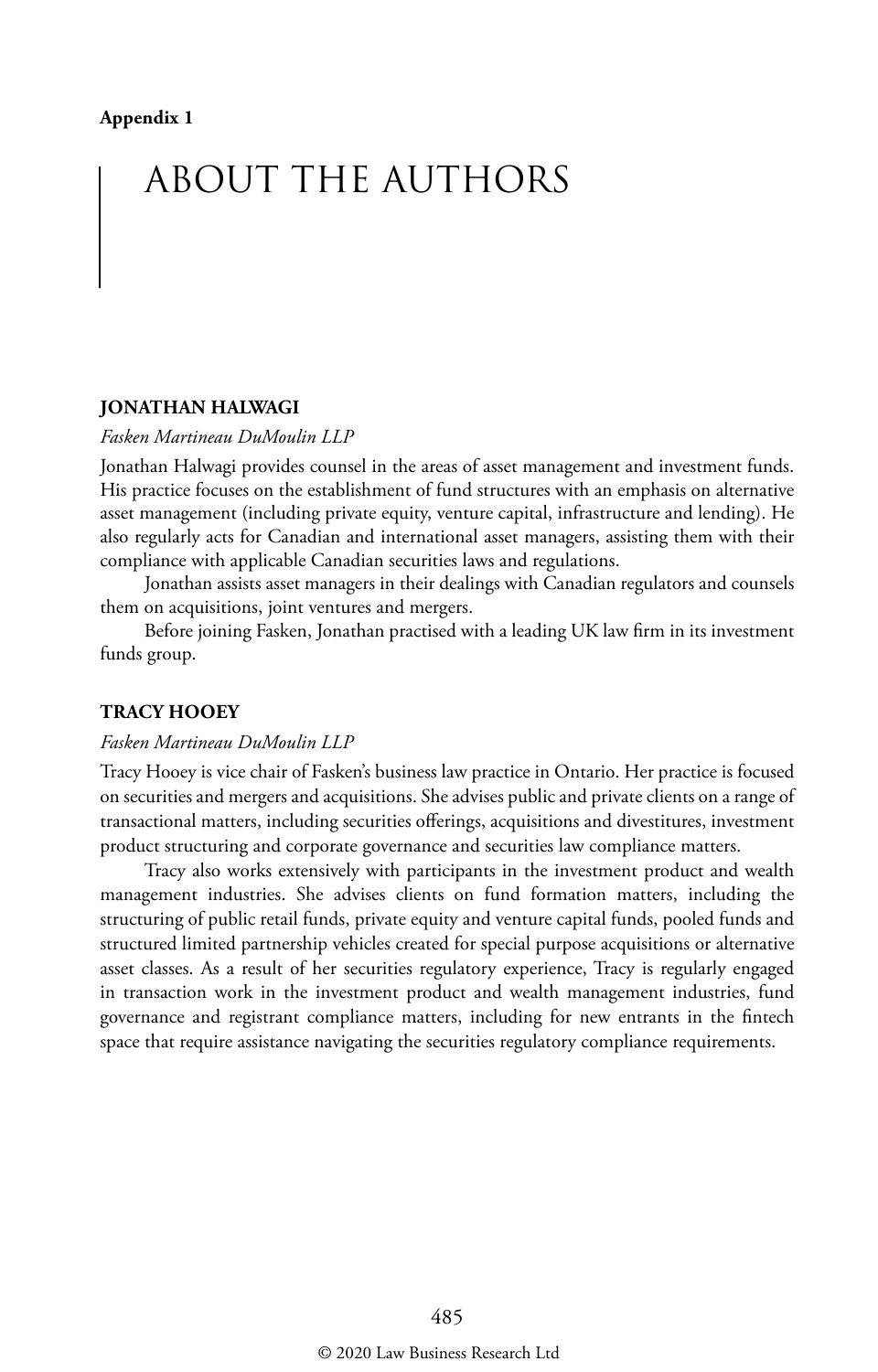#### **ANABEL QUESSY**

#### *Fasken Martineau DuMoulin LLP*

Anabel Quessy's corporate law practice focuses on serving the investment management industry. As part of the investment management practice team, Anabel regularly counsels asset and fund managers in connection with compliance with applicable securities laws and regulations and assists them in setting up new investment funds, including alternative asset management structures (notably private equity, venture capital, infrastructure and lending). Anabel also accompanies clients through mergers and acquisitions of investment management businesses, helping clients at all stages of the process, from the initial deal structuring to the post-closing integration of assets.

Anabel also advises institutional investors on corporate issues and the governing regulatory framework.

#### **RYAN RABINOVITCH**

#### *Fasken Martineau DuMoulin LLP*

Ryan Rabinovitch is a partner in the tax group. Ryan's practice deals with all aspects of tax law, with a particular focus on tax planning and tax litigation.

Over the years, Ryan has held a variety of positions in the legal profession, from which he has gained broad expertise. He worked as a comparative law clerk for Aharon Barak, the then President of the Supreme Court of Israel, and served as law clerk to the Honourable Louise Arbour, then a justice of the Supreme Court of Canada.

Before joining Fasken, Ryan practised with an international law firm.

#### **FASKEN MARTINEAU DUMOULIN LLP**

800 Victoria Square, Suite 3500 PO Box 242 Montreal, QC H4Z 1E9 Canada Tel: +1 514 397 7400 Fax: +1 514 397 7600 jhalwagi@fasken.com aquessy@fasken.com rrabinovitch@fasken.com

Bay Adelaide Centre 333 Bay Street, Suite 2400 Toronto, ON M5H 2T6 Canada Tel: +1 416 366 8381 Fax: +1 416 364 7813 thooey@fasken.com

www.fasken.com